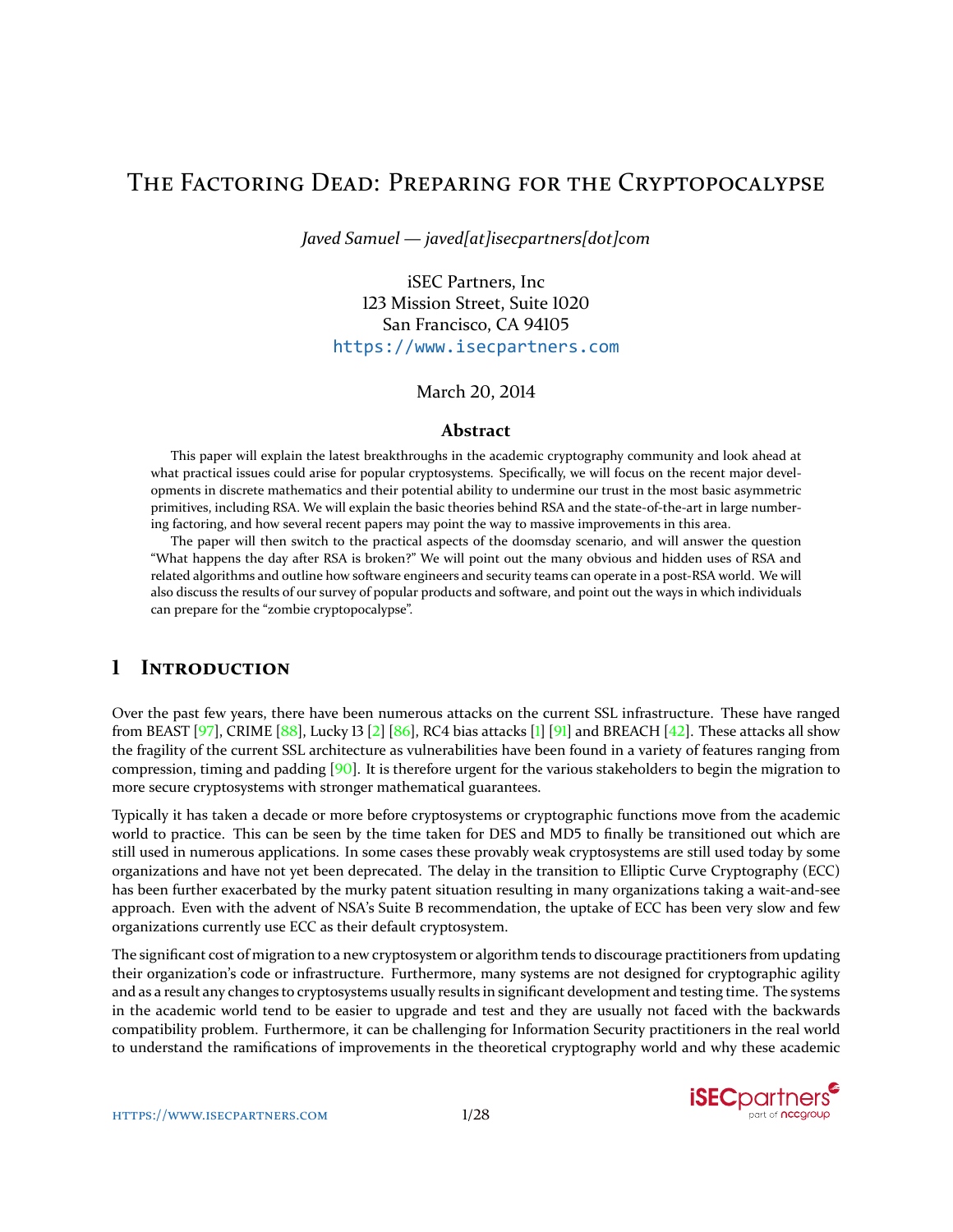breakthroughs may matter. It is hoped that this paper describes some of the potential implications of continued improvements in some of the key mathematical problems used in today's cryptosystems.

# **2 MAIN**

The paper will be split into two major sections, "The Math" and "The Impact". "The Math" discusses several cryptographic systems and their related mathematical concept. Some new developments which potentially can dramatically affect today's current cryptographic systems are discussed. "The Impact" section discusses some of the issues that software engineers and designers may face if some of the fundamental mathematical assumptions that are relied on in may cryptosystems are shattered.

# **3 THE MATH**

Modern cryptographic system rely on several key mathematical assumptions. The security of a cryptosystem is usually based on the hardness of a corresponding mathematics problem. Any algorithmic advances of the underlying mathematical problems could potentially break today's cryptosystems. This section describes several cryptosystems and some major new advances in 2013 particularly in discrete logarithm research .

## **3.1 ASYMMETRIC CRYPTOGRAPHY MATHEMATICS**

This section discusses some of the fundamental mathematics used in today's cryptographic systems. The cryptosystems and their corresponding mathematical problem are the following:

- RSA Cryptosystem and Factoring
- Diffie-Helman Cryptosystems and Discrete Logarithms
- Elliptic Curve Cryptosystems and Elliptic Curve Discrete Logarithms

## **3.1.1 Factoring**

**The Factoring Problem** can be described as follows: given a positive composite integer N, find an integer x, with  $1 < x < N$ , such that x divides N.

Factoring is the underlying, presumably computationally hard problem upon which several public-key cryptosystems are based, including RSA. The ability to factor an RSA modulus allows an attacker to compute the private key of a public/private key pair; thus, anyone who can factor the modulus can decrypt messages and forge signatures. The security of RSA is completely dependent on the factoring problem being difficult and the presence of no other types of attack. Unfortunately, it has not been proven that factoring is computationally difficult, and there remains a possibility that a polynomial time factoring method might be discovered in the future.

The time required for factoring is dependent on the size of the number. Hence the size of the modulus in RSA determines how secure an actual use of RSA is. The larger the RSA modulus, the longer it would take an attacker to factor, and thus the more resistant to attack the RSA modulus is. Currently, the best known algorithm is capable of factoring a 768-bit RSA modulus. The factoring problem and the discrete logarithm problem appear to be interrelated. Generally improvements in algorithms that solve the discrete logarithm problem have resulted in similar improvement in factoring algorithms.

**Fermat's Little Theorem** is highly useful in number theory for simplifying the computation of exponents in modular arithmetic . If a is an integer, p is a prime number and a is not divisible by p, then  $a^{p-1} \equiv 1 \pmod{p}$ .

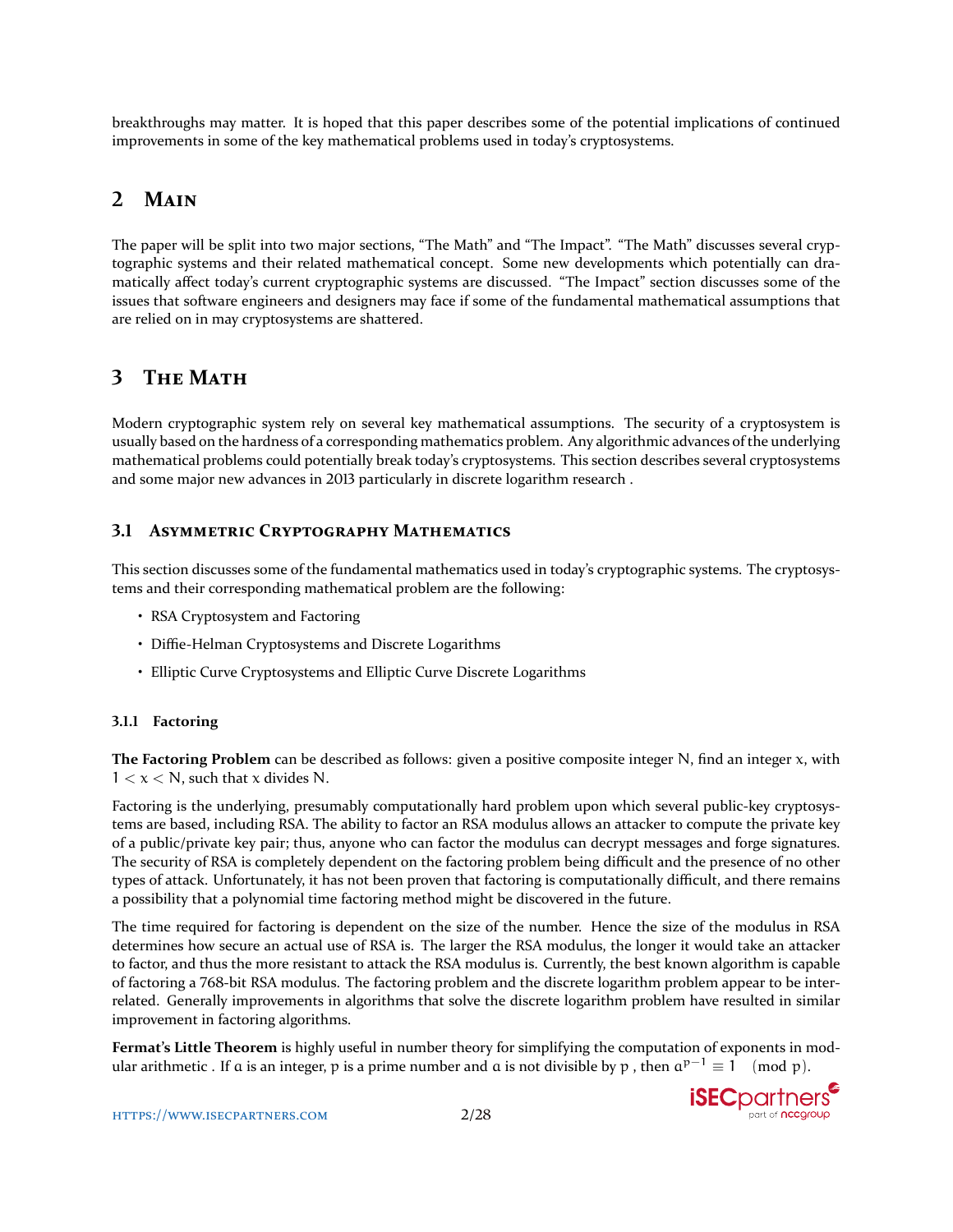<span id="page-2-0"></span>A frequently used corollary of Fermat's Little Theorem is  $a^p \equiv a \pmod{p}$ . As can be seen, this is derived by multiplying both sides of the theorem by  $a$ . The restated form is helpful since it no longer restricts oneself to only integers a not divisible by p. Fermat's Little Theorem is at the heart of the RSA cryptosystem.

### **3.1.2 RSA**

The RSA scheme of Rivest, Shamir, and Adleman is as follows. Key pairs are generated by the Gen algorithm:

 $Gen(1<sup>k</sup>)$ :

- 1. Select random k-bit prime numbers p and q, and let  $N = p \cdot q$
- 2. Select at random  $e < \phi(N)$  so that  $gcd(e, \phi(N)) = 1$
- 3. Solve  $ed \equiv 1 \pmod{(\mathsf{N})}$  for d
- 4. Output  $PK = (N, e); SK = (N, d)$

The space of possible messages for a given public key  $(N, e)$  is all integers  $m \in \mathbb{Z} : 0 < m < N$ , and the encryption operates as follows:

$$
Enc_{(N,e)}(m)
$$
: Output  $m^e \mod N$ 

Decryption for RSA is the same operation as encryption, using the secret key as the exponent instead of the public one as follows:

$$
Dec(N, d)c): Output cd mod N
$$

If there is an efficient algorithm for factoring integers with high probability, then there also exists an efficient algorithm exists to recover RSA private keys with high probability. Therefore, if a polynomial time factoring algorithm is ever discovered, RSA will then be completely broken and no longer suitable for cryptographic purposes.

#### **3.1.3 General Number Field Sieve (GNFS)**

The General Number Field Sieve algorithm is the fastest known method for factoring large integers. It is a subexponential time algorithm which means that it can be solved in running times whose logarithms grow smaller than any given polynomial. The general number field sieve (GNFS) is an improvement to the simpler rational sieve or quadratic sieve. The quadratic or rational sieve algorithms search for smooth numbers (i.e. numbers with small prime factors) of order  $\frac{n^{\frac{1}{2}}}{2}$  when factoring a large number n. The size of these values is exponential in the size

of n. The general number field sieve, on the other hand, manages to search for smooth numbers that are **subexponential** in the size of n. Since these numbers are smaller, they are more likely to be smooth than the numbers used in the rational sieve or quadratic sieve. However, this adds to the complexity of the GNFS.

On December 12, 2009, Kleinjung et al factored the 768-bit, 232-digit number RSA-768 by the number field sieve. The number RSA-768 was taken from the now obsolete RSA Challenge list as a representative 768-bit RSA modulus. This result is currently the record for factoring general integers. It is likely that a 1024-bit RSA modulus will be factored within the next couple of years if it has not already been done yet. Additionally, if some of the techniques recently discovered by Joux's new discrete logarithm algorithm [\[59\]](#page-25-1), can be applied to factoring even larger RSA-modulus could be factored in the near future.

Childers in 2012 was also able to factor a 1061-bit number using the Special Number Field Sieve (SNFS). He used the SNFS to determine the complete factorization of the Mersenne number  $2^{1061} - 1$  using publicly available software. This algorithm consists of five basic steps:

- polynomial selection
- sieving for relations

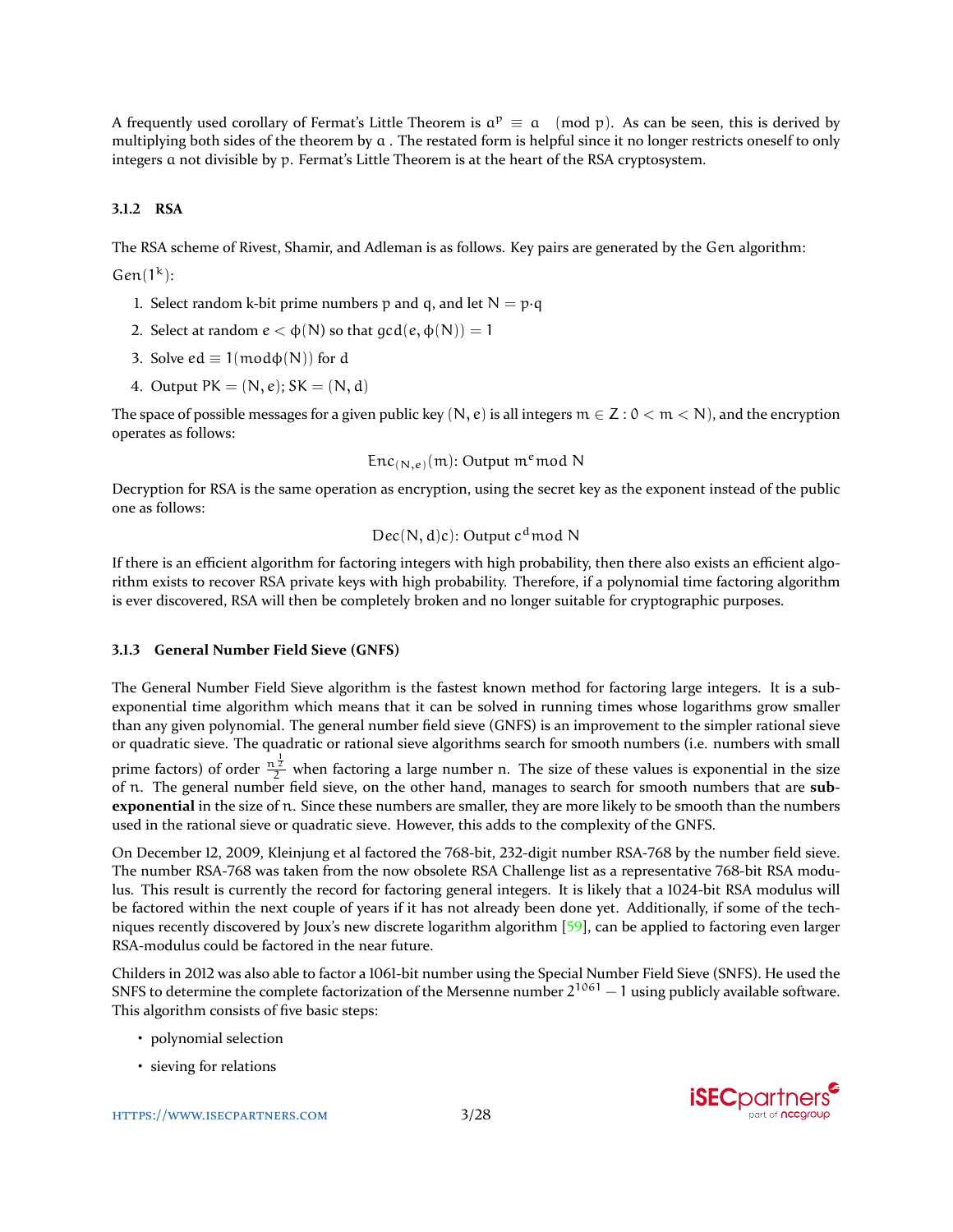- <span id="page-3-0"></span>• filtering of relations
- linear algebra
- square root

The current factoring records are as follows:

- 768-bit, 232-digit number from RSA's challenge list in 2009 which took 3300 CPU years
- 200 digit number in 2005 which took 170 CPU years
- Mersenne number  $2^{1061} 1$  by the Special Number Field Sieve in 2012 which took 400 CPU years
- 1024-bit, in progress though with currently known techniques this is likely more than 5 years away. However with new techniques it could be much sooner.

Some public GNFS implementations that are currently available. Other researchers have may also have their own proprietary implementations.

- 1. MSIEVE  $[56]$  is a C library implementing a suite of algorithms to factor large integers. It contains an implementation of the GNFS algorithms; the latter has helped complete some of the largest public factorization known.
- 2. CADO-NFS  $[10]$  is a complete implementation in  $C/C++$  of the Number Field Sieve (NFS) algorithm for factoring integers. It consists in various programs corresponding to all the phases of the algorithm, and a general Perl script that runs them, possibly in parallel over a network of computers.
- 3. GGNFS [\[75\]](#page-26-0) is a GPL'd implementation of the General Number Field Sieve (GNFS) for factoring integers. Active development is currently stalled. It has been used on SNFS numbers up to 180+ digits and general numbers up to 140.

## **3.2 DIFFIE-HELLMAN EXCHANGE**

Diffie–Hellman establishes a shared secret that can be used for secret communications by exchanging data over a public network. A general description of the protocol is as follows:

- Alice and Bob agree on a finite cyclic group G and a generating element g in G. (This is usually done long before the rest of the protocol; g is assumed to be known by all attackers.)
- Alice picks a random natural number  $a$  and sends  $g^a$  to Bob.
- Bob picks a random natural number  $b$  and sends  $g<sup>b</sup>$  to Alice.
- Alice computes  $(g^b)^a$
- Bob computes  $(g^a)^b$
- Both Alice and Bob are now in possession of the group element  $g^{ab}$ , which can serve as the shared secret key. The values of  $(g^b)^a$  and  $(g^a)^b$  are the same because groups are power associative.

In order to decrypt a message m, sent as  $\mathrm{mg}^{\mathrm{ab}},$  Bob (or Alice) must first compute  $(\mathrm{g}^{\mathrm{ab}})^{-1}.$ 

When Alice sends Bob the encrypted message,  $mg^{ab}$ , Bob applies  $(g^{ab})^{-1}$  and recovers  $mg^{ab}(g^{ab})^{-1} = m(1) =$ m.

The security of the Diffie-Hellman protocol relies on the **hardness of the discrete logarithm problem**.

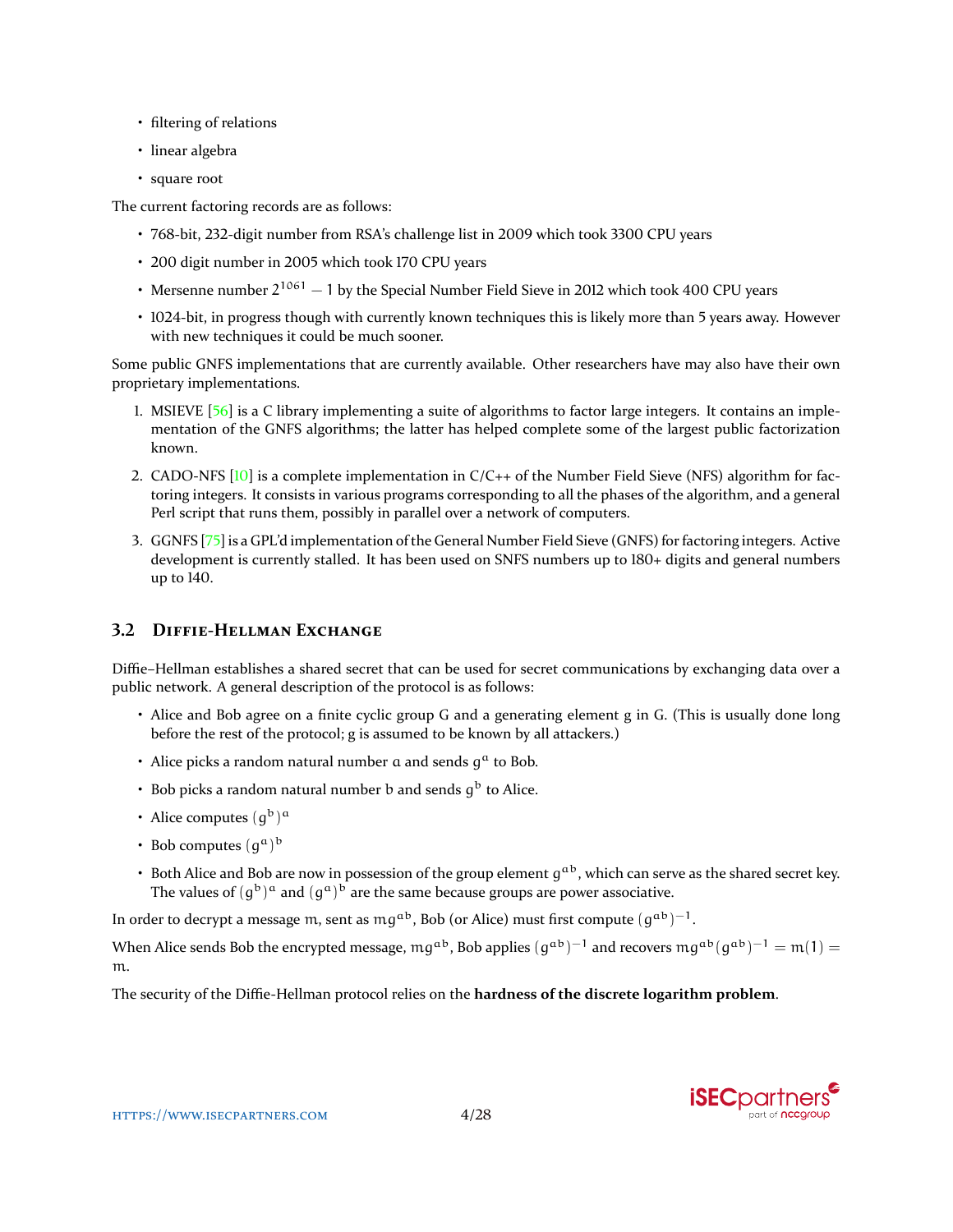#### <span id="page-4-0"></span>**3.2.1 Discrete Logarithm Problem**

Suppose  $h = g^x$  for some g in the finite field and secret integer x. The discrete logarithm problem is to find the element x, when only g and h are known.

The discrete logarithm problem is hard in general and is used as a hard problem in cryptography. The security of many widely used public key cryptosystems such as the well-known Diffie-Hellman key exchange algorithm and the El-Gamal Digital signature algorithm, depends on the assumption that for suitably chosen primes, discrete logs are hard to compute. As such, one of the most stimulating factors in research on the complexity of discrete logs is the fact that fast discrete logarithm algorithms could easily undermine these cryptosystems. Discrete logarithm algorithms can be broken down in two main categories:

- Generic algorithms (for any G) such as Pohlig-Hellman which shows that discrete logarithm can be computed by breaking up the groups into subgroups of prime order. Generic algorithms are exponential time algorithms.
- Specific algorithms (make use of group representation) such as index calculus algorithms. These are the main algorithms discussed in this paper. They leverage particular properties of the group and result in subexponential running time.

For the past 20 years, the fastest index calculus algorithms have had a run time of  $L(\frac{1}{3})$  where L is:

$$
L(a) = O(\exp((\log q)^{\alpha} (\log \log q)^{(1-\alpha)}))
$$

However in a major new development, Antoine Joux has discovered a new algorithm for discrete logarithms in small characteristics which has total complexity of  $L(\frac{1}{4} + o(1))$ . The order, or number of elements, of a finite field is of the form  $p<sup>n</sup>$ , where p is a prime number called the characteristic of the field. Joux's new index algorithm only remains practical for characteristics less than 30, at which the number of equations that need to be solved become impractical with current mathematical techniques.

This result, as well as others, indicate that finite fields of small characteristic are not appropriate for pairing-based cryptography [\[66\]](#page-26-1) which combines elements of two cryptographic groups to a third group to construct cryptographic systems. The security of pairing-based cryptosystems is based on the intractability of variations of the Diffie-Hellman problem in the respective groups. Pairing- based cryptography (PBC) can be used for identity-based encryption, keyword searchable encryption and other applications for which traditional public key cryptography may be unsuitable. PBC has been very attractive for cryptographers since 2000, when it was used to develop a one-round three-party key agreement protocol as an alternative to the two-round three-party Diffie-Hellman key exchange. However, being a novelty in the cryptographic world, its security has not been thoroughly studied. The Discrete Logarithm Problem has now been solved in a finite field of 2<sup>6120</sup> elements (characteristic = 2). Similar methods would apply to characteristic 3 and other small characteristics as well. As a result, since finite fields with small characteristics which can now be solved with a faster sub-exponential algorithm should no longer be used in pairing-based cryptosystems.

#### **3.2.2 New Developments in Discrete Logarithm Research in 2013**

There have been some major developments in the world of discrete logarithm research in the past year. These changes may have a significant impact on the public-key cryptography field, affecting everyone from code makers and code breakers, to published standards and cryptography guidelines. Some of these new developments in the field of discrete logarithm research include the following:

- February 15, 2013: Robert Granger, Faruk Gologlu, Gary McGuire and Jens Zumbragel [\[44\]](#page-25-3) found discrete logarithms in the finite field of  $GF(2^{1971}) = GF((2^{27})^{73})$ . This is over twice the bit-length of the best record for factoring or discrete logarithms in large characteristic fields.
- February 20, 2013: Antoine Joux [\[59\]](#page-25-1) found a method to solve discrete logarithms in small characteristic fields which runs in time  $L(\frac{1}{4})$ .

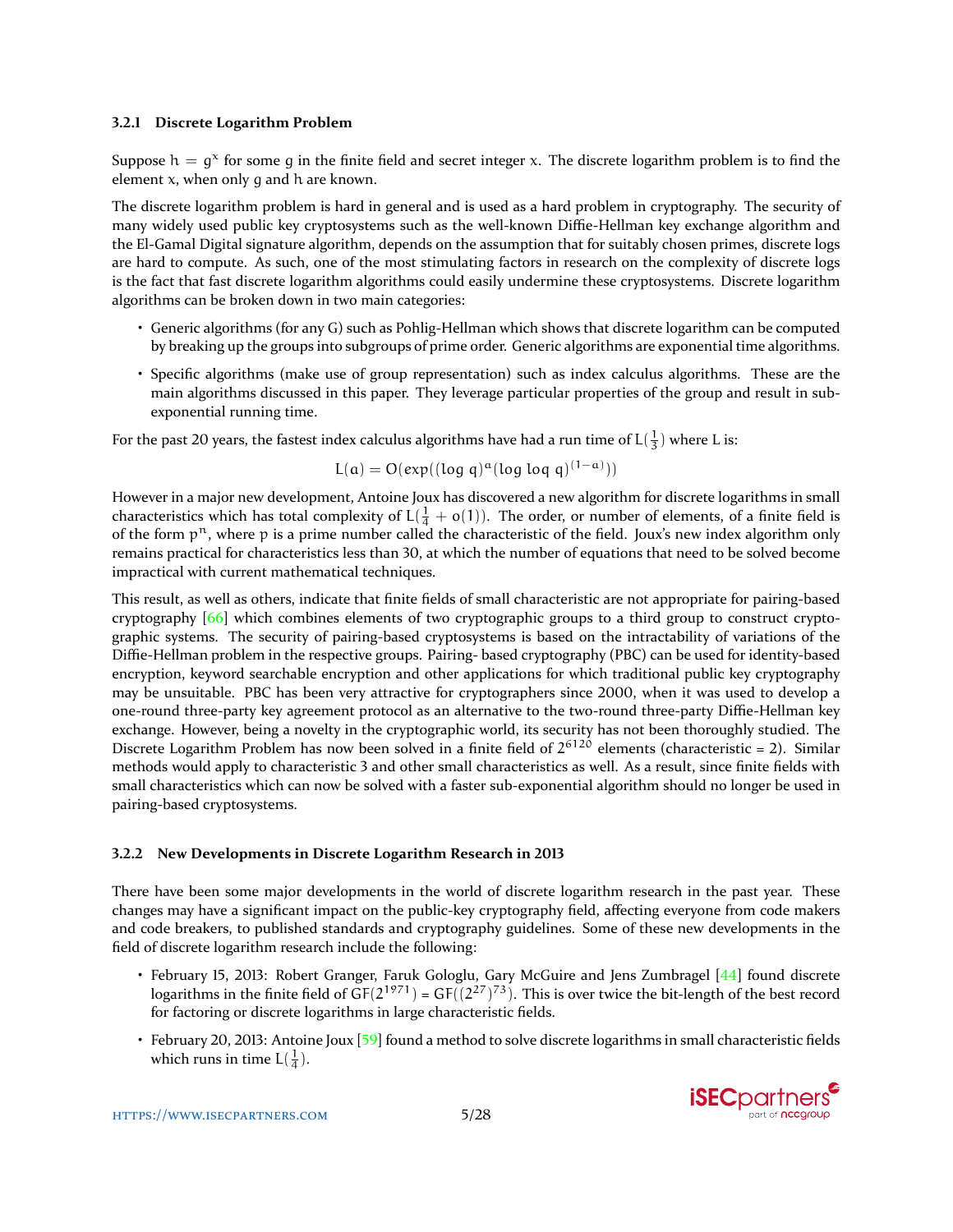- <span id="page-5-0"></span>• February 22, 2013: A. Joux [\[60\]](#page-25-4) found discrete logarithms in the finite field  $GF(2^{4080}) = GF((2^{16})^{255})$ .
- April 6, 2013: Barbulescu, Cyril Bouvier, Jérémie Detrey [\[14\]](#page-23-3) discuss details on solving the discrete logarithm problem in the 202-bit prime order subgroup of  $F_{2809}$  using the Function Field Sieve algorithm (FFS).
- April 11, 2013: R. Granger, et al. [\[49\]](#page-25-5) announced a new record of solving the DLP in  $GF(2^{6120})$  =  $GF(((2^{24})^3)^{255})$ .
- May 21, 2013: A. Joux [\[58\]](#page-25-6) found discrete logarithms in the finite field  $GF(2^{6168}) = GF((2^{257})^{24})$ .
- June 18, 2013: Razvan Barbulescu, Pierrick Gaudry, Antoine Joux, Emmanuel Thomé [\[15\]](#page-23-4) published a quasipolynomial algorithm for discrete logarithm in finite fields of small characteristic. They published a revision of the paper in November 26 2013.
- October 18, 2013: Cheng, Wan and Zhaung [\[26\]](#page-24-0) published a Traps to the BGJT-Algorithm for Discrete Logarithms.
- February 15, 2014: Granger, Kleinjung and Zumbrägel [\[50\]](#page-25-7) published how to solve discrete logarithms in F24·<sup>1223</sup> and F212·<sup>367</sup> .

### **3.2.3 Discrete Logarithm Algorithms**

Discrete logarithm computations in the fields of the form  $F_{q^n}$  can be performed either with the function field sieve or the number field sieve. This is dependent on the size of q. The function field sieve and number field sieve are index calculus algorithms that consists of three main phases namely:

- Generation of multiplicative relations Relation collection phase which produces many multiplicative relations between elements of the smoothness basis. This is modulo group order for discrete logarithm and modulo 2 for factoring.
- Linear algebra Linear system solving phase based on the coefficient of the multiplicative relations. This produces a vector of consistent logarithms for all elements in the smoothness basis. This phase contains a large sparse system. The numbers of unknowns can range up to dozens of millions and the number of equations potentially very large. Specialized hardware and software are best to solve such systems.
- Computation of individual logarithms The final descent phase has the input as an arbitrary element of the finite field and then expresses it as a product of elements of the smoothness basis.

### **3.2.4 Antoine Joux new index calculus algorithm for discrete logarithm [\[59\]](#page-25-1) — February 2013**

Joux describes a new index calculus algorithm to compute discrete logarithms. This work applies to small characteristic fields. The main contributions are a new method for generating multiplicative relations among elements of a small smoothness basis and a new descent strategy that allows expresses the logarithm of an arbitrary finite field element in terms of the logarithm of elements from the smoothness basis. For a small characteristic finite field of size  $Q = p^n$ , this algorithm achieves heuristic complexity  $L_Q(\frac{1}{4} + o(1))$ . Some key ideas from his paper include the following

- **Linear Change of variables**. Earlier work showed that a polynomial f that can be transformed into several such polynomials using a linear change of variables  $f(X)$  –  $\rightarrow$   $f(aX)$ , for any constant a. This appears to be true for a larger class of change of variables than initially expected. The general change of variables used is  $x = \frac{aX+b}{cX+d}$ . This magnifies a single polynomial to a much larger extent than previously assumed. The linear change of variables, the number of amplified copies of a single polynomial is close to the size of the finite field in which a is picked. This judicious change of variables allows multiplicative relations to be found easily.
- **Systematic polynomial splitting**. The earlier change variables ensures that there are many copies of one polynomial, therefore it is possible to start from a single polynomial f. A specific polynomial with particular

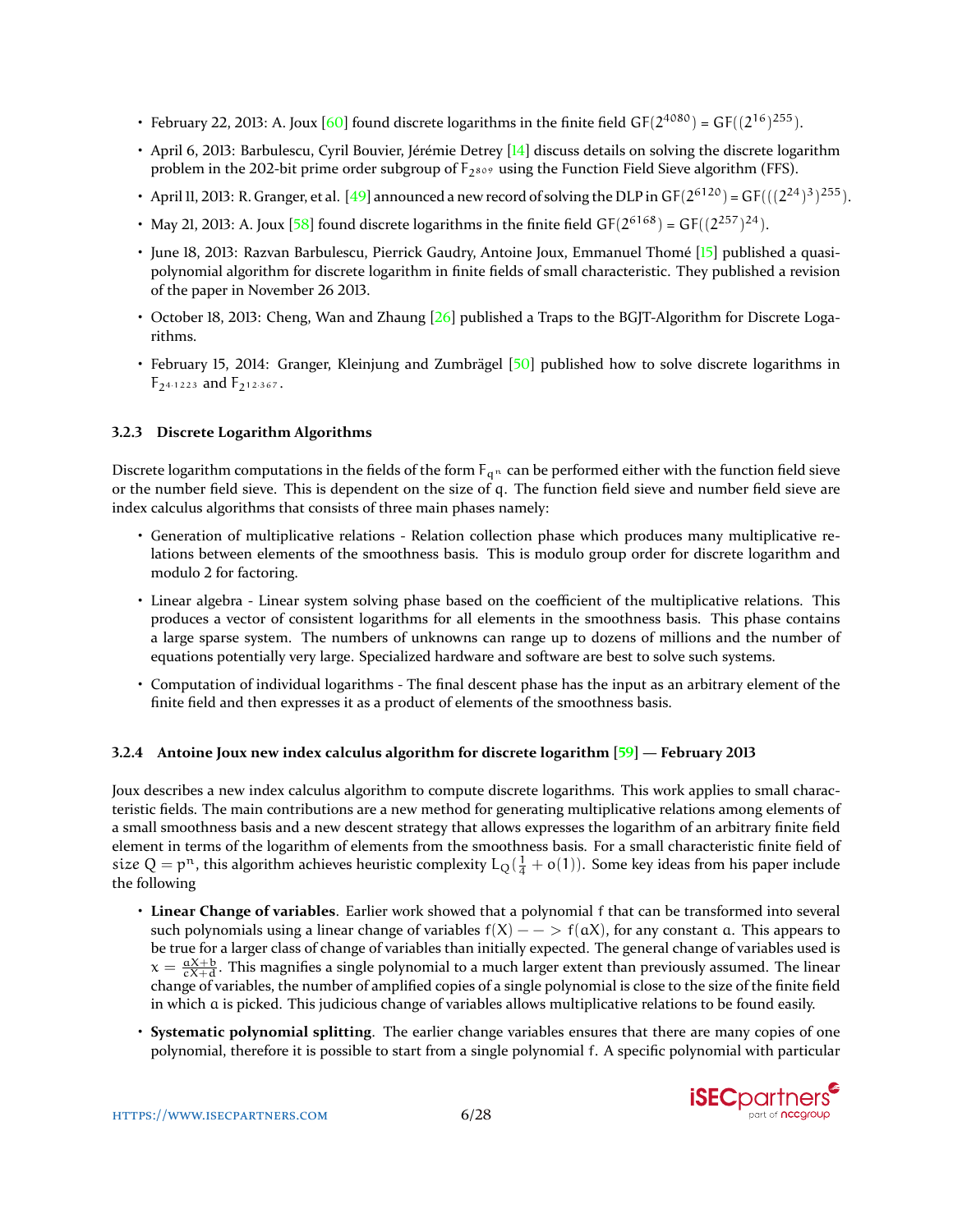<span id="page-6-0"></span>factors can be chosen by design. This is greatly preferable than considering many polynomials until a candidate is found. Over a small finite field  $F_q$ , a candidate polynomial with these characteristics is:  $f(X) = X^q - X$ . It can then be easily seen that this polynomial splits into linear factors, since any element of  $F_q$  is a root of f.

- **Field definition**. The image of  $X_q X$  by a homography is a polynomial which only contains the monomials  $X^{q+1}$ ,  $X^q$  and 1. To obtain a multiplicative relation, it is thus desirable to find a finite field representation that transforms such a polynomial into a low degree polynomial. This can be done by choosing the finite field representation in a way similar to that of Coppersmith's algorithm.
- **Finite Field Embedding**. The small characteristic finite field  $F_{p^n}$ , is embedded within a field of the form  $F_{q^{2k}}$ , with  $k \leq q$ . Two specific low degree polynomials are chosen which result in particular commutative properties. These characteristics yield simple linear relations between the elements of the smoothness basis and allow a reduction in size. This method works because the algorithm is dedicated to small characteristic, and only leads to low degree extensions.
- **New Descent Algorithm**. The computation of individual discrete logarithm phase relies on a descent method which contains two main strategies. For elements with representations of high degree, the typical descent strategy is used, while for lower degrees a new strategy based on the resolution of multivariate systems of bi-linear equations. This new descent step is essential to reach the announced complexity.
- **Improved Complexity**. Complexity is  $L(\frac{1}{4}+o(1))$  which is the first sub  $L(\frac{1}{3})$  algorithm published for discrete logarithms.
- **New Records**. This algorithm was used to compute the current discrete logarithm record [\[57\]](#page-25-8). The author computed discrete logarithms in  $GF(2^{6168}) = GF((2^{257})^{24})$  using less than 550 CPU hours with this new index calculus algorithm using his proprietary solver.

Some limitations of Joux's new discrete algorithm algorithm are the following:

- Must have small fixed characteristic (probably less than 30). The order, or number of elements, of a finite field is of the form  $p<sup>n</sup>$ , where p is a prime number called the characteristic of the field, and n is a positive integer. For small characteristic finite fields, the coefficients of the polynomials are small integers. In a "binary finite field," for example, the coefficients are 0 and 1, and the characteristic is 2. Large characteristic finite fields are however used in practice for example in the digital signature algorithm (DSA). Small characteristic fields are not used in today's current cryptosystems but are used in academic circles. As the size of the characteristics increases, the number of equations that needs to be solved increased significantly and becomes computationally unfeasible. The characteristic must be smaller than the square root of the extension degree.
- An open question whether this idea weakens fields  $F_{2^k}$  where k is prime and  $1000 < k < 2000$  which are used in discrete logarithm cryptography. Joux's algorithm applies to composite field extensions such as  $F_{2^m}$  where m and k satisfy some relationship. Obviously prime fields  $F_{2^k}$  can be embedded into  $F_{2^m k}$  for a suitable m. However, it does seem not computationally feasible to use his algorithm for larger fields. Though, additional special properties of certain primes within that range  $1000 < k < 2000$  could conceivably allow it to be solvable.
- Joux's algorithm uses polynomials that decompose more frequently than usual but then still uses the standard heuristic smoothness assumption because he has no known reason to say they deviate from normal behavior.
- It is not currently known how to compute arbitrary logarithms using only linear polynomials and hence Joux extends the basis of known logarithms to include polynomials of degree 2. It might be necessary to extend and include polynomials of larger degree based on the finite field. However, this would reduce the efficiency of the algorithm.
- The classical descent method used cannot be used in the general characteristic case and is modified to work better on low degree polynomials. It does support fixed characteristic fields for example 2 or 3, and more general fields may require another technique. Joux interchanges between the classical descent (for high to middle degree polynomials) and the new descent (for medium to low degree polynomial).

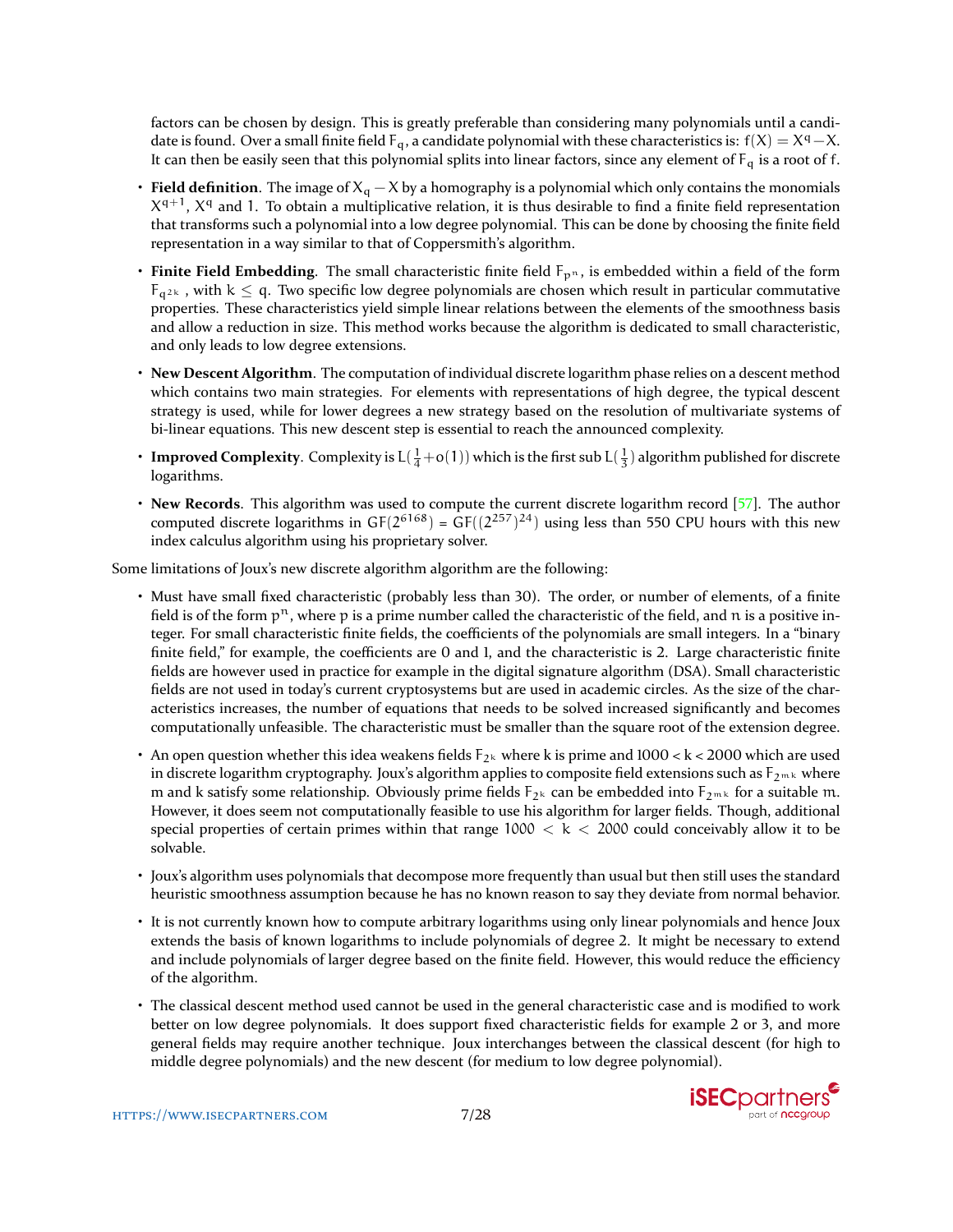<span id="page-7-0"></span>• The new descent method creates a bi-linear system with  $(D - d) + d$  variables. The complexity of this is exponential in the small number of variables. A judicious choice of d ensures that the complexity of the algorithm is kept to  $L(\frac{1}{4} + o(1))$ .

Some current implications of Joux's new index calculus algorithm include the following:

- Pairing based cryptography which can use small characteristics such as (2 and 3) may no longer be secure. It is advised that such cryptosystems move away from using small characteristics.
- Joux's algorithm may be improved over time and be able to replace the function field sieve for all cases. The function field sieve currently can be used to solve small to medium p while the number field sieve is preferable for larger values of p. It seems unlikely that such techniques can be used for the number field sieve since they rely on the action of Frobenius in order to complete the reduction. As a result there is no obvious threat to most practical finite fields of large characteristics.

### **3.2.5 Gologiu, Granger, McGuire and Zumbragel [\[44\]](#page-25-3) — February 2013**

This paper discusses a variant of the Joux-Lercier Function Field Sieve  $[62]$  which results in complexities as low as  $L_{q^n}(\frac{1}{3},\frac{2}{3})$  for computing arbitrary logarithms and also a heuristic polynomial time algorithm for finding discrete logarithms of degree one elements. Some key ideas proposed by the authors include:

- Key substitution of  $Y = X^{2^k}$  which ends setting  $g_2(X) = X^{2^k}$ . This results in automatically eliminating half of the factor base. This applies because any linear polynomial  $(Y + a)$  is then equal to  $(X + a^{2-k})^{2^k}$ , and hence  $\log(Y + a) = 2^k \cdot \log(X + a^{2-k}).$
- The use of non-prime base fields induces extra automorphisms of the factor base which reduces its size further.
- There are other performance speedups from the  $Y = X^{2^k}$  substitution. This includes the matrix-vector multiplication being able to done by only rotations and an increase in the probability of smoothness.

Some limitations and assumptions in the paper are:

- Only logarithms of degree one elements can be computed using the author's transformations. It does not appear that this can be generalized to any higher and more practical degrees.
- The complexity of solving the discrete logarithm is dependent on the values of  $n$ , k and  $d_1$ . This ranges from  $L_Q(\frac{1}{3}, \frac{2}{3})$  to  $L_Q(\frac{1}{3}, 0.961)$ .

### **3.2.6 Barbulescu, Cyril Bouvier, Jérémie Detrey [\[14\]](#page-23-3) — April 2013**

This paper from April 2013 discusses details on solving the discrete logarithm problem in the 202-bit prime order subgroup of  $F_{2809}$  using the Function Field Sieve algorithm (FFS). This computation is the largest discrete logarithm computation so far in a binary field extension of prime degree. At some point it may turn out to be more efficient to solve discrete logs in GF(2<sup>p</sup>), where p is prime, by embedding them into fields GF(2<sup>p\*m</sup>). But for the moment, the best way to solve such problems appears to be the traditional use of the function field sieve. Some key ideas from this computation are the following:

- This choice of polynomials was driven solely by the efficiency of the relation collection. The result was that a polynomial  $f(x)$  of degree 6 was the best choice and no special care was taken to ensure that  $g(x)$  was a linear monic polynomial.
- The relation collection notions are very similar to the ones used when sieving relations for factoring integers using Number Field Sieve (NFS); irreducible polynomials of a given degree playing the role of prime numbers of a given number of bits.

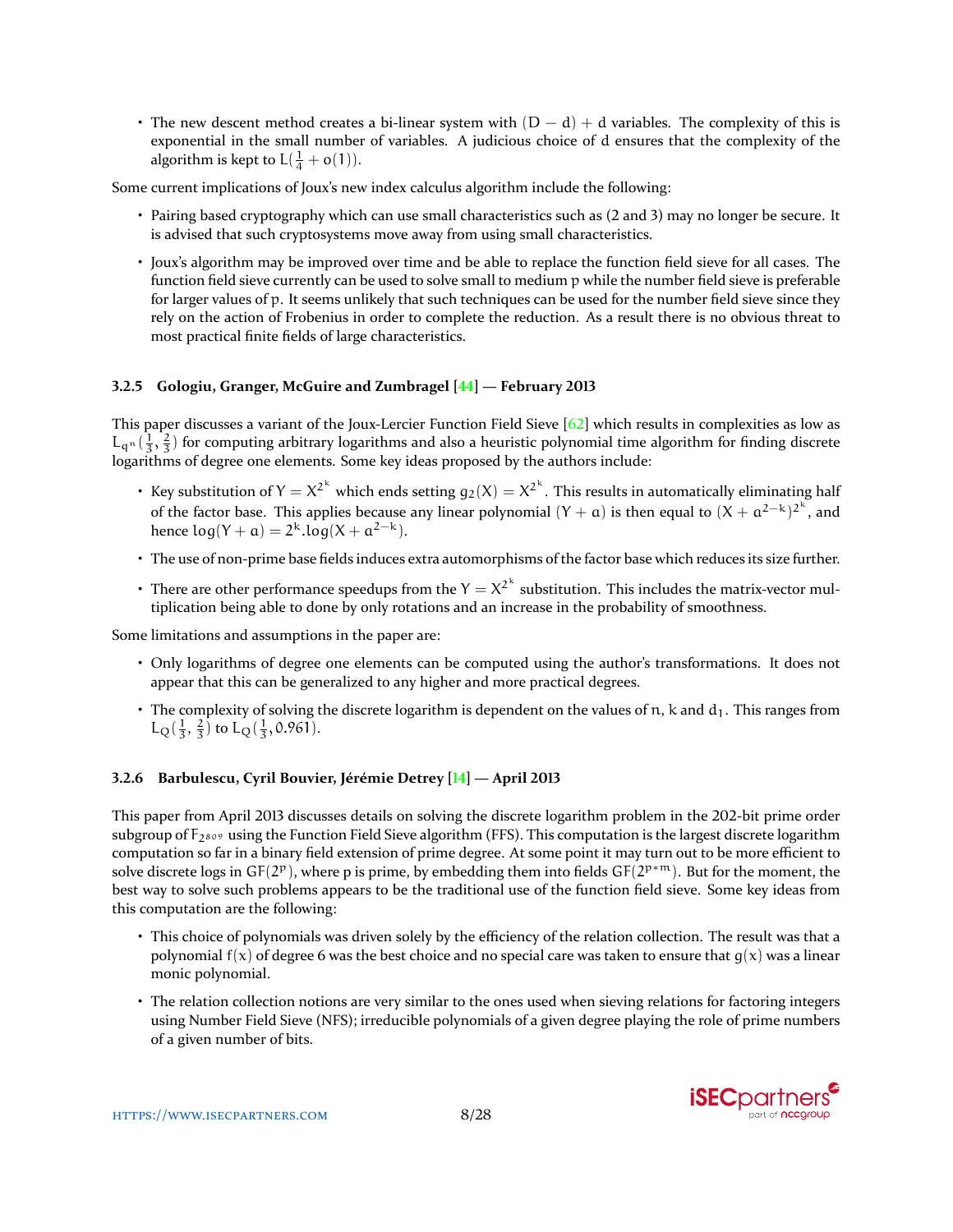- <span id="page-8-0"></span>• All the special-q of degree from 24 to 27 (inclusive) were sieved, producing a bit more than 52 million relations (possibly non-unique).
- The filtering step was performed using the implementation described in Bouvier 2012 [\[22\]](#page-24-1). It was run on the two sets of relations produced by the earlier relation collection step. The goal of the filtering step is to construct a matrix which is the smallest and the sparsest possible.

Some limitations and assumptions of this computation are the following:

- A skewness of 2 was used for relation collection. It is not clear whether this is the most optimal skewness to be used.
- A factor base bound of 23 was used in the relation collection. The two cases a large prime bound of 27 or large prime bound of 28 are not exhaustive and future work is possible in that area.
- For the actual computation, relations collected with both values of the large prime bound were considered to produce the matrix. This is of course not "fair," in the sense that if the computation were to be run again, they would have only one of the two relation sets.
- The question of where to stop sieving is not so easy to answer in advance. Though with the data that they collected during this research, it can give some hints for future choices for the best stopping point.

### **3.2.7 Barbulescu, Gaudry, Joux, Thomé [\[15\]](#page-23-4) — June 2013**

This paper first published in June 2013 [\[16\]](#page-23-5) and then revised in November 2013 [\[15\]](#page-23-4) discusses a quasi-polynomial algorithm for discrete logarithm in finite fields of small characteristic. This is a major new development and shows that in certain circumstances the discrete logarithm cannot be considered a hard problem. The main result gives a quasi-polynomial heuristic complexity for the DLP in finite field of small characteristic. The complexity is of type n<sup>O(log n)</sup> where n is the bit-size of the cardinality of the finite field. Though it remains super-polynomial in the size of the input, it is a major improvement compared to the sub-exponential algorithms.

Some key ideas from this computation are the following:

- The relation collection and linear algebra phases remains the same as Joux's 2013 algorithm [\[59\]](#page-25-1).
- The algorithmic building blocks are elementary. They avoid the use of Gröbner basis algorithms [\[92\]](#page-27-6) which complicates the linear algebra.
- There exists of a polynomials representation of the appropriate form of the finite field.
- The smoothness probabilities of some non-uniformly distributed polynomials are similar to the probabilities for uniformly random polynomials of the same degree.
- There exists linear independence of some finite field elements related to the action of projective linear group  $PGL_2(F_a)$ .

Some limitations and constraints from this new quasi-polynomial algorithm are:

- The descent process is limited in certain cases. Because of the arity of the descent tree, the breadth eventually exceeds the number of polynomials below some degree bound. It makes no sense, therefore, to use the descent procedure beyond this point, as the recovery of discrete logarithms of all these polynomials is better achieved as a precomputation.
- This technique does not use Gröbner bases which hinders the practical efficiency of the algorithm due to the  $O(q^2D)$  We note that one of the key factors which hinders the practical efficiency of this algorithm is the  $O(q^2D)$  arity of the descent tree. Joux's earlier algorithm leverages Gröbner bases to obtain a  $O(q)$  arity algorithm.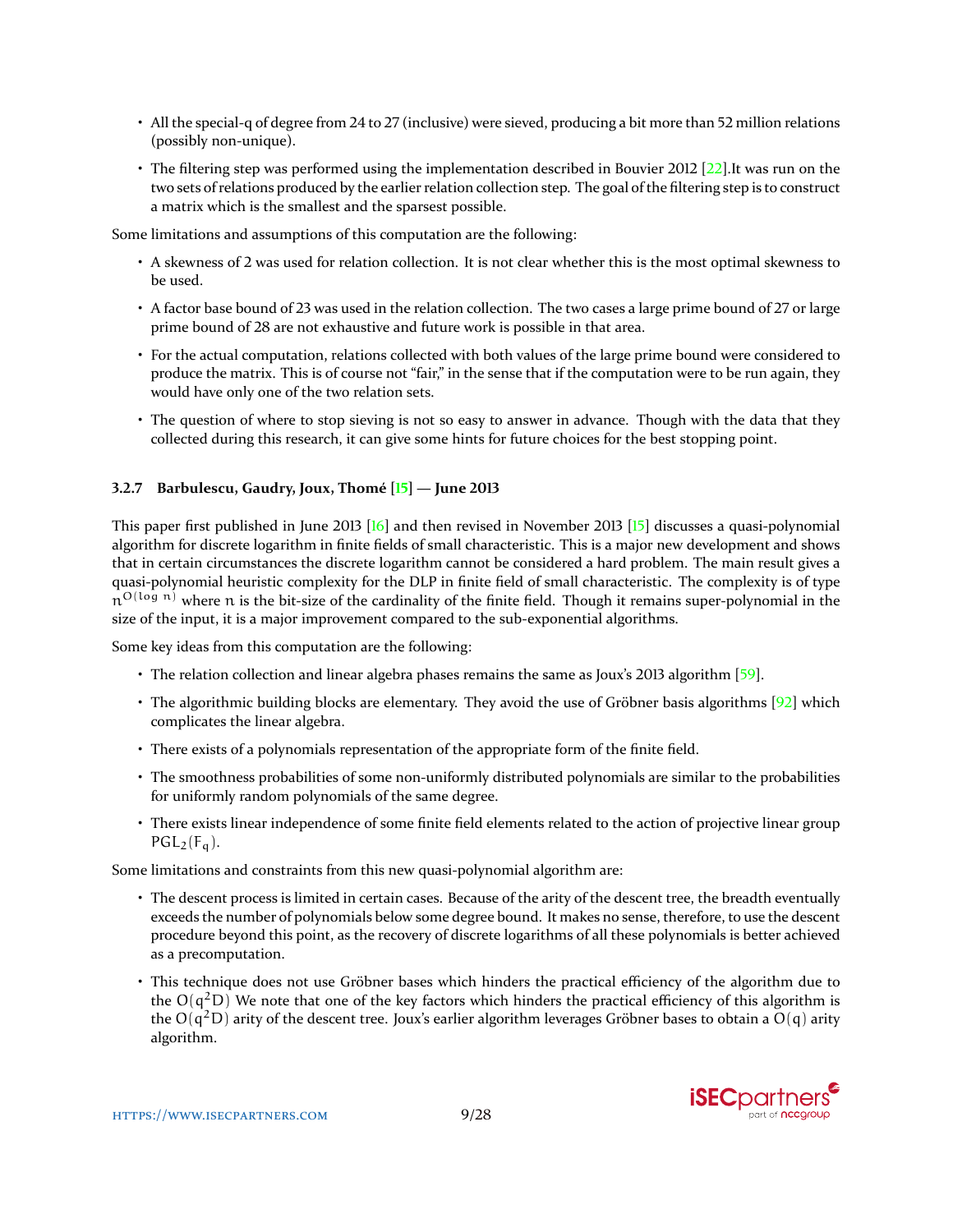<span id="page-9-0"></span>• Only a heuristic proof was provided for this quasi-polynomial algorithm. This proof was related to the certain properties of matrices which may have a more concrete algebraic proof.

Some implications from this new quasi-polynomial algorithm are:

- The algorithm is asymptotically faster than the Function Field Sieve algorithm in almost all the range previously covered by this algorithm. If the characteristic of the base field is not so small compared to the extension degree, the complexity of the algorithm does not keep its nice quasi-polynomial form. However, in almost the whole range of applicability of the Function Field Sieve algorithm, the algorithm is asymptotically better than FFS.
- The complexity of the discrete logarithm algorithm is in (log Q)<sup>O(log log Q)</sup>. This is smaller than any expression of the form L<sub>Q</sub>( $\alpha$ ) for  $\alpha > 0$ . Hence, although the complexity is still super-polynomial, it is much closer to polynomial time complexity than the classical sub-exponential complexities which are involved in integer factorization or in previously known discrete logarithm algorithms.

This new research has some interesting possible implications in discrete logarithm field. It will spur greater interest in the field and could result in more generic algorithms. While it is likely that new techniques are necessary to attack practical discrete logarithm field, some of the ideas in today's research could prove invaluable.

- Specific primes fields  $F_{2k}$  may be solvable using similar modified techniques. These primes need to have particular properties that allow reduction in the number of equations that need to be solved. It is not clear how easy it would be prove that a particular finite field is secure even if for now the general prime field will remain computationally difficult to solve.
- A limit of  $L(\frac{1}{3})$  stood for close to twenty years which has now been broken in certain cases by making relatively simple modifications to the algorithms. This implies that further research may yield additional improvements which could result in a quasi-polynomial algorithm for discrete logarithms in certain cases. Discrete logarithm currently appears easy for finite fields of particular properties. The first two phases before the individual logarithm phase can be completed in polynomial time.
- The recent computation of  $GF(2^{6168}) = GF((2^{257})^{24})$  is that super-singular curves (of characteristic 1 or 2) defined over  $GF(2^{257})$  cannot be used securely for pairing-based cryptography. This is because such a curve can be solved in a computationally feasible sub- exponential algorithm. In addition, it is likely that additional curves may be solvable in the future as well.
- Judicious polynomial selection could also provide some benefit in the number field sieve case  $[6]$  For the algorithm to be efficient, these polynomials must have small coefficients and there are currently several techniques that are available to choose them.
- Finding an analogue to "action of Frobenius" for more general cases [\[51\]](#page-25-9). Joux uses the "action of Frobenius" to reduce the size of the factor basis which allows the systems of equations to be solvable.

### **3.2.8 Cheng, Wan, Zhaung [\[26\]](#page-24-0)— October 2013**

This paper fixes the BGJT algorithm in non-Kummer cases, without altering the quasi-polynomial time complexity. Their paper addresses various traps that exist in the BGJT algorithm. These traps appear in the descent path in particular circumstances and essentially block the descent resulting in the BGJT algorithm failing in those cases. It is of particular concern if the polynomial has many small degree factors.

Some key ideas from this computation are the following:

• They include some extra requirements to the polynomials  $h_0$  and  $h_1$  which help in the case of non-Kummer extensions.

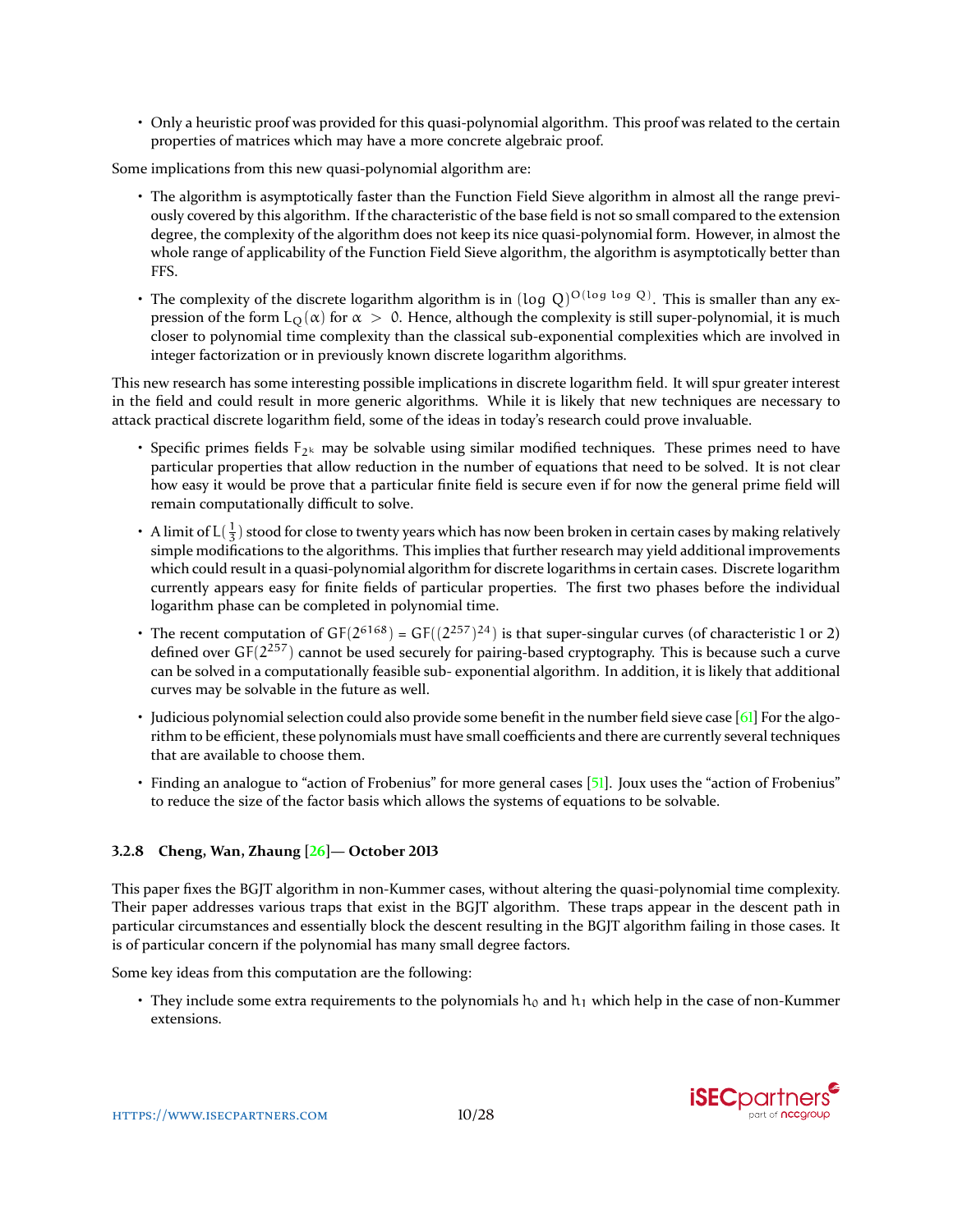<span id="page-10-0"></span>• They create a trap-avoiding descent strategy which eliminates some of the edge cases faced by the earlier descent strategy. Furthermore, these modifications does not increase the algorithmic complexity of the algorithm.

### **3.2.9 Discrete Logarithm Computation and Factoring Implementations**

Classical CPUs tend to be used for the collection of relations, and GPUs for the linear algebra step. Magma [\[52\]](#page-25-10) tends to be used by several of the researchers to perform the required linear algebra computation. MPFQ [\[40\]](#page-24-2) can be used to perform manipulation in finite fields. CADO [\[10\]](#page-23-2) is a complete implementation in  $C/C++$  of the Number Field Sieve (NFS) algorithm for factoring integers. It consists in various programs corresponding to all the phases of the algorithm, and a general Perl script that run them, possibly in parallel over a network of computers. CADO also recently added an FFS implementation [\[41\]](#page-25-11) which can serve as a reference point for computing discrete logarithms in small characteristic finite fields and for for dimensioning key-sizes for DLP-based cryptosystems. Joux currently uses a non-public proprietary implementation for his new index calculus algorithm. He leverages some external libraries for certain aspects of his algorithm and uses Magma in certain computations.

### **3.2.10 Similarities between Discrete Logarithm and Factoring**

Historically, it has been the case that an algorithmic advance in either problem, factoring or discrete logs, was then applied to the other. This suggests that the degrees of difficulty of both problems are closely linked, and that any breakthrough, either positive or negative, will affect both problems equally. Mutual advances between discrete logarithm and factoring over the past decades include:

- Théories des nombres (1922) and On Factoring Large Numbers (1931) talk about solving Discrete Logs and Factoring respectively.
- 1975 Pollard's Rho in Factoring -> 1978 Pollard's Rho in Discrete Log.
- 1984 Quadratic Sieve Factoring -> 1987 improvements in Discrete Log Index Calculus Algorithms.
- 1993/4 Discrete Log Number & Function Field Sieves -> 1994 General Number Field Sieve for Factoring.

Factoring and discrete logarithm algorithms are closely related. They have very similar steps and hence improvement in one algorithm tends to lead to a similar improvement in the corresponding problem. Both algorithms have a polynomial selection phase and a relation sieve process. There is a significant linear algebra step. The final step is to solve for the exact number that is to be factored or the specific discrete logarithm.

In factoring, the polynomial selection takes some time depending on the quality of the polynomial chosen. In the polynomial selection step two co-prime, irreducible polynomials,  $f_1; f_2 \in \mathbb{Z}[X]$ , are chosen such that they share a common root m modulo N. The running time of the subsequent steps depends on the quality of the chosen polynomial pair, many pairs should be considered and the best one chosen to result in the lowest running time of the overall algorithm. In Joux's improved discrete logarithm algorithm, he has chosen his polynomial as a constant, based on specific properties of the group.

The next phase in factoring is the relation collection where the aim of this step is to find sufficiently many co-prime pairs  $(a, b) \in ZxN$  such that  $F_i(a, b)$  is  $L_i$ -smooth for  $i = 1; 2$ , where  $L_1$  and  $L_2$  are parameters. There are several methods for finding relations, in practice one uses line sieving and lattice sieving. Sieving also applies to discrete logarithm algorithms and is in the index calculus algorithm where knowledge about the logarithms of some elements of the group is built up and which generates a significant portion of the group. The logarithms computed in the relation collection step can then be used solve easily for the required logarithm.

Both factoring and discrete logarithm have a computationally intensive linear algebra step which is difficult to parallelize. The computational complexity of the linear algebra is dependent on the earlier phases. For example, special matrix properties help to reduce the algorithmic difficulty of the linear algebra step. The linear algebra phase is more

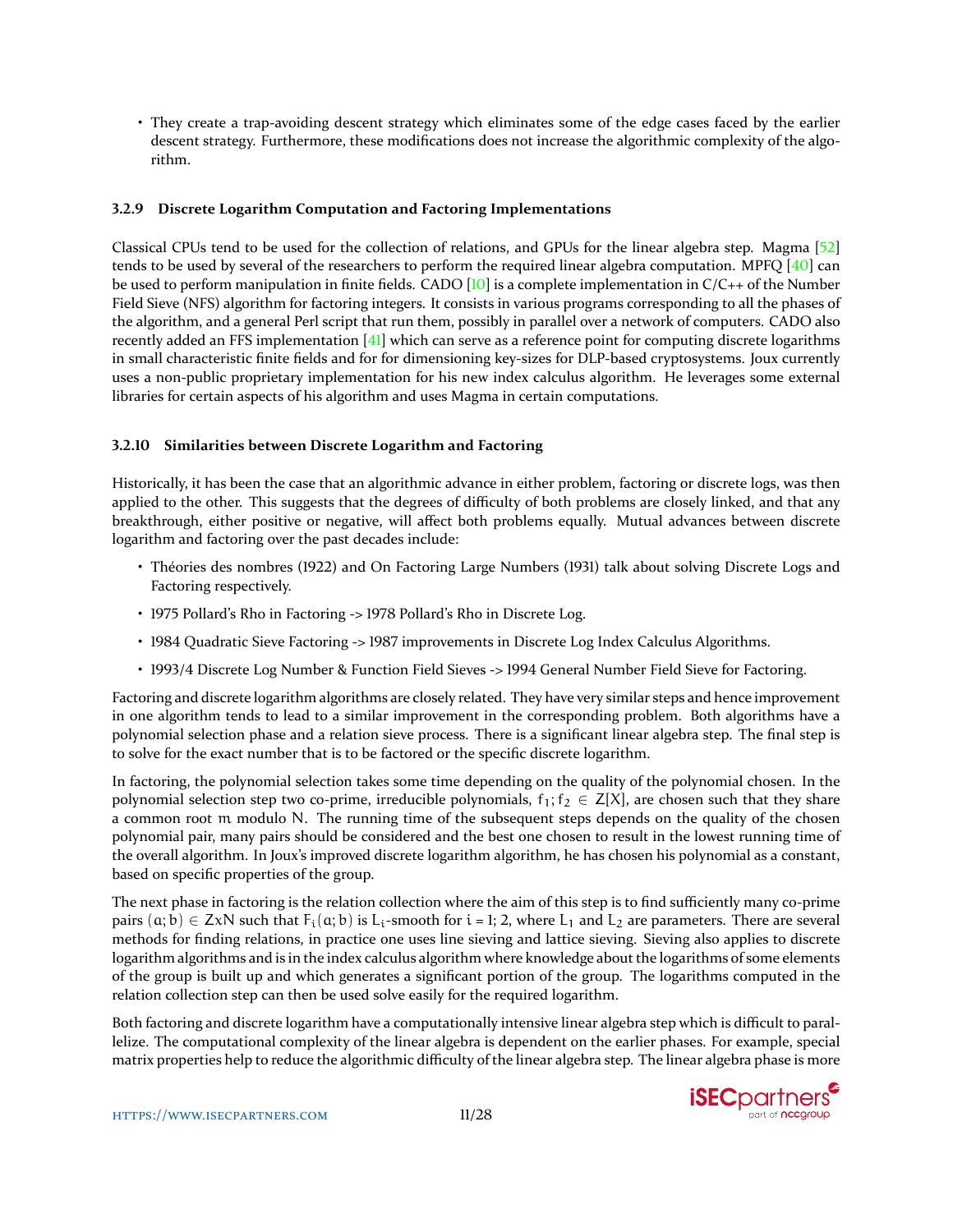expensive in discrete logarithm algorithms as compared to factoring algorithms. It requires significant memory and memory bandwidth, in addition to a lot of CPU time.

The most notable difference is that the final step is significantly more difficult for discrete logarithm. The descent is extremely painful for discrete logs, but the analogous step, the square root, takes minutes for factoring. The descent for the discrete logarithm has seen some major advances in the past year.

### **3.3 ELLIPTIC CURVE CRYPTOGRAPHY**

An elliptic curve E over R real numbers is defined by a Weierstrass equation:

$$
E: y^2 + a_1xy + a_3y = x^3 + a_2x^2 + a_4x + a_6
$$

Two other simplified Wierstrass equations that can be defined are the following:



Figure 1: Example of elliptic curve  $y^2 = x^3 - x + 1$  using WolframAlpha

Elliptic curves have several interesting properties. One of these is horizontal symmetry. Any point on the curve can be reflected over the x-axis and remain the same curve. A more interesting property is that any non-vertical line will intersect the curve in at most three places.

Elliptic curves over real numbers are generally not used in cryptographic schemes due to the following factors:

- Calculations prove to be slow
- Inaccurate due to rounding error
- Requires an infinite field

Elliptic curves over finite fields come in two flavors:

- Supersingular: Let E be an elliptic curve over  $F_q$ . The curve E is said supersingular if  $E[q] = O$ . A supersingular elliptic curve is one that has the maximum number of symmetries and is the weaker of the two curves.
- Ordinary: In all other cases, an elliptic curve is considered ordinary. This is the general case of elliptic curves and is used in almost all cryptosystems.

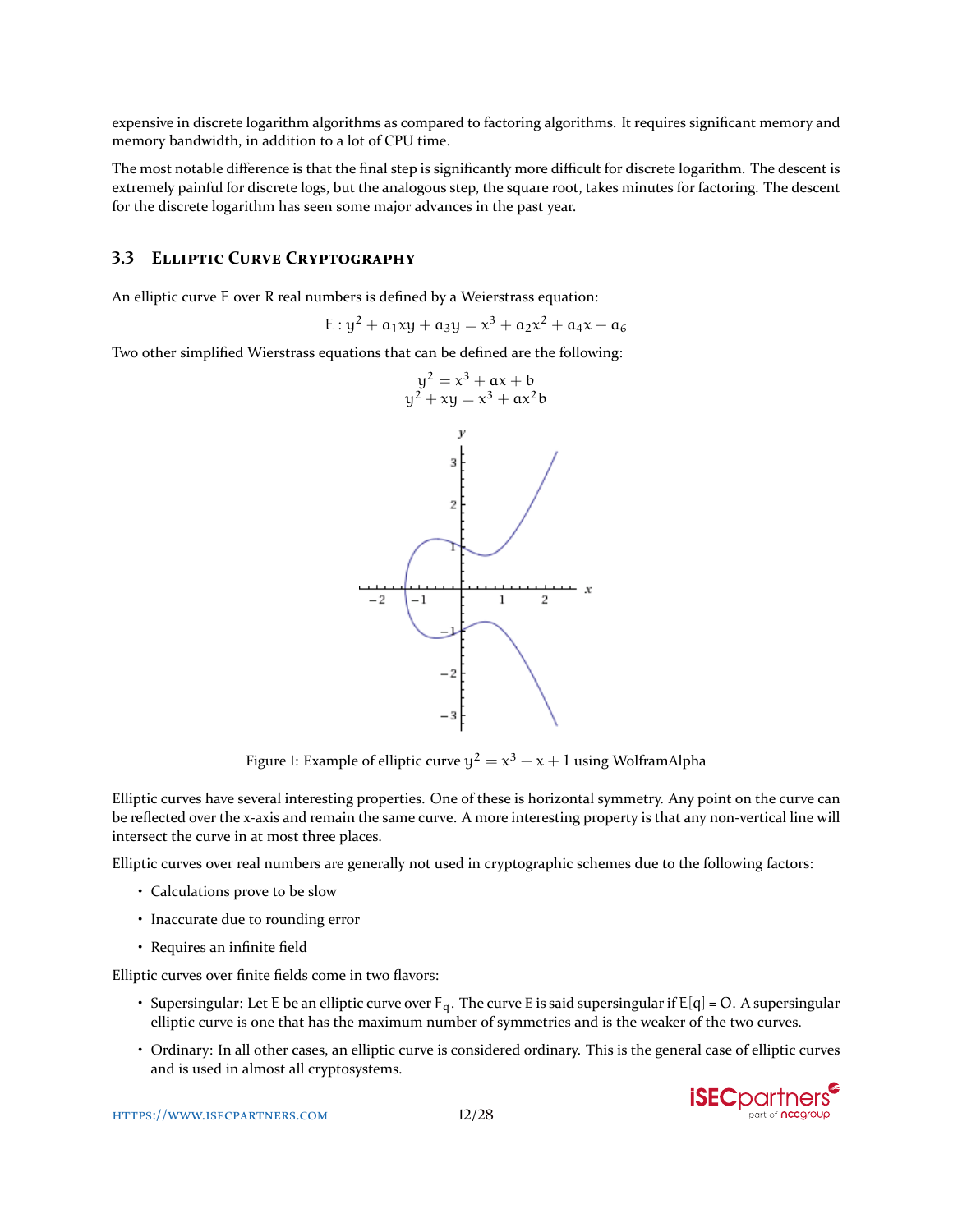<span id="page-12-0"></span>Supersingular curves differ from ordinary curves in many ways, and this has practical implications for algorithms that work with elliptic curves over finite fields, such as algorithms for counting points, generating codes, computing endomorphism rings, and calculating discrete logarithms. In practice, ordinary elliptic curves are used in cryptographic applications, however some pairing based cryptographic schemes use supersingular elliptic curves. The recent improvements made by Joux et al. in discrete logarithm algorithms are not applicable to either ordinary or supersingular elliptic curves.

Cryptographic schemes require fast and accurate arithmetic and use one of the following fields:

- Prime Field  $F_p$  where p is a prime. Prime curves are best for software applications as they do not need complicated bit-fiddling operations as binary curves do.
- Binary Field  $F_2$ m, where m is a positive integer. Binary curves are best for hardware applications since they require fewer logic gates to create a cryptosystem compared to prime curves.

### **3.3.1 Elliptic Curve Arithmetic**

Elliptic curves are used to construct the public key cryptography system. ECC is secure due to the hardness of the elliptic curve discrete logarithm problem (ECDLP). The private key d is selected from [1, n – 1] where n is an integer. Then the public key Q is computed by  $dP$  where P and Q are points on the elliptic curve. The key pair  $(d, Q)$  can be used for a variety of cryptosystems including signature and encryption/decryption.

The intuitive approach is to do the following  $dP = P + P_{\dots}P_{\text{dtimes}}$ . This requires  $d-1$  times point addition over the elliptic curve. The Double-and-Add algorithm can be used to minimize the number of operations.

For example to compute 17P, the intuitive approach requires 16 point additions. The Double-and-Add Algorithm would require 4 point doublings and one point addition since  $17P = 2(2(2(P))) + P$ .

### **3.3.2 Elliptic Curve Discrete Logarithm Problem**

Given an elliptic curve E defined over a finite field  $F_q$ , a point  $P \in E(F_q)$  of order n, and a point  $Q \in E$ , find the integer  $d \in [0, n-1]$  such that  $Q = dP$ . The fastest algorithm to solve ECDLP is Pollard's rho algorithm which is an exponential time algorithm. Since there are sub- exponential time algorithms for factoring (GNFS) and discrete logarithm problem (FFS and Joux's new index calculus algorithm [\[59\]](#page-25-1)) and only exponential-time algorithms for ECDLP, the NIST recommended key size is significantly smaller for ECC.

An elliptic curve cryptosystem can be defined by picking a prime number as a maximum, a curve equation, and a public point on the curve. A private key is a number d and a public key is the public point dotted with itself d times. Computing the private key from the public key in this kind of cryptosystem is called the elliptic curve discrete logarithm function. This turns out to be the trapdoor function.

The elliptic curve discrete logarithm is the mathematical problem that is the basis for elliptic curve cryptography. The ECDLP has been studied intensively in the academic community for more than thirty years and the current best algorithm to solve the problem is still the naive approach using Pollard's Rho algorithm [\[11\]](#page-23-6) which is a fully exponential algorithm. Basically, unlike factoring or the traditional discrete logarithm problem, there does not currently exist a shortcut that simplifies the elliptic curve discrete logarithm problem.This means that for numbers of the same size, solving elliptic curve discrete logarithms is significantly harder than factoring or the traditional discrete logarithm problem. Since a more computationally intensive problem means a stronger cryptographic system, it follows that elliptic curve cryptosystems are harder to break than RSA and Diffie-Hellman.

With ECC, one can use smaller keys to get the same levels of security. Small keys are important, especially in a world where more and more cryptography is done on less powerful devices like mobile phones or embedded devices like smart cards. While multiplying two prime numbers together is easier than factoring the product into its component parts, when the prime numbers start to get very long, even just the multiplication step can take some time on a low

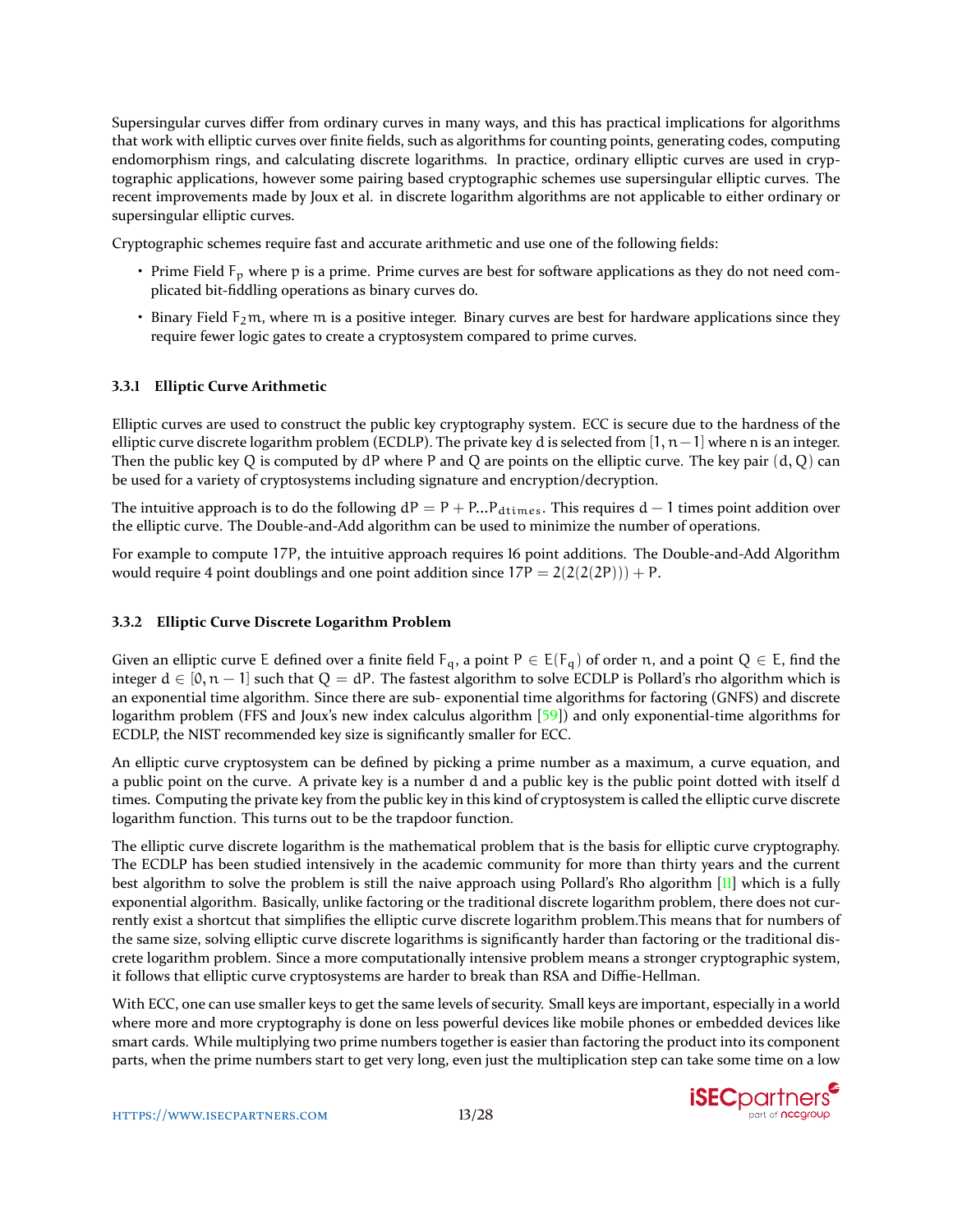| Symmetric Algorithm | RSA and DH | <b>ECC</b> |
|---------------------|------------|------------|
| 56                  | 512        | 112        |
| 80                  | 1024       | 160        |
| 112.                | 2048       | 22.4       |
| 128                 | 3072       | 256        |
| 192                 | 7680       | 384        |
| 256                 | 15360      | 521        |

Table 1: NIST Recommended key sizes in bits

<span id="page-13-0"></span>powered device. While you could likely continue to keep RSA secure by increasing the key length, that comes with a cost of slower cryptographic performance on the client. ECC appears to offer a better tradeoff: high security with short, fast keys as compared to RSA.

There are various factors that affect ECC security [\[17\]](#page-23-7). Some of these factors include the following:

- How easy is it to complete a transfer that converts ECDLP into a linear algebraic group DLP? This includes additive and multiplicative transfers. The minimum possible multiplicative-transfer degree for a particular elliptic-curve group is called the embedding degree of that group.
- What is the complex-multiplication field discriminant D of the elliptic curve? Currently there is no evidence of serious problems with either small  $|D|$  or large  $|D|$ , but the security story is more complicated for small  $|D|$ and there are some specialized attacks. Therefore large |D| curves are recommended.
- How rigid is the curve? Rigidity is a feature of a curve-generation process, limiting the number of curves that can be generated by the process. In a fully rigid elliptic curve, the curve-generation process is completely explained. In manipulatable elliptic curve, the curve-generation process has a large unexplained input, giving the curve generator a large space of curves to choose from. The NIST curves contain a unexplained seed and are considered manipulatable.

### **3.3.3 Elliptic Curve Factoring Problem**

Researchers use the the Elliptic Curve method [\[102\]](#page-27-7) or also known as the Lenstra elliptic curve factorization to compute a large multiple of a point on a random elliptic curve modulo the number to be factored. For comparison to the earlier factoring records, the current elliptic curve factoring records are as follows:

- 79 digits, found by Sam Wagstaff on August 12, 2012.
- 75 digits, found by Sam Wagstaff on August 2, 2012.
- 73 digits, found by J. Bos, T. Kleinjung, A. Lenstra, P. Montgomery on March 6, 2010.
- 68 digits, found by yoyo@home/M. Thompson on December 28, 2009.

### **3.3.4 ECC Patent Challenges**

The general idea of ECC is not patented, however there are a number of patents regarding the efficient implementation of ECC. Most of the these patents are owned by Certicom which is now owned by Blackberry. Some of these patents include:

- **•** Efficient  $GF(2^n)$  multiplication in normal basis representation.
- Technique of validating key exchange messages to prevent a man-in-the-middle attack.
- Technique for compressing elliptic curve point representations.

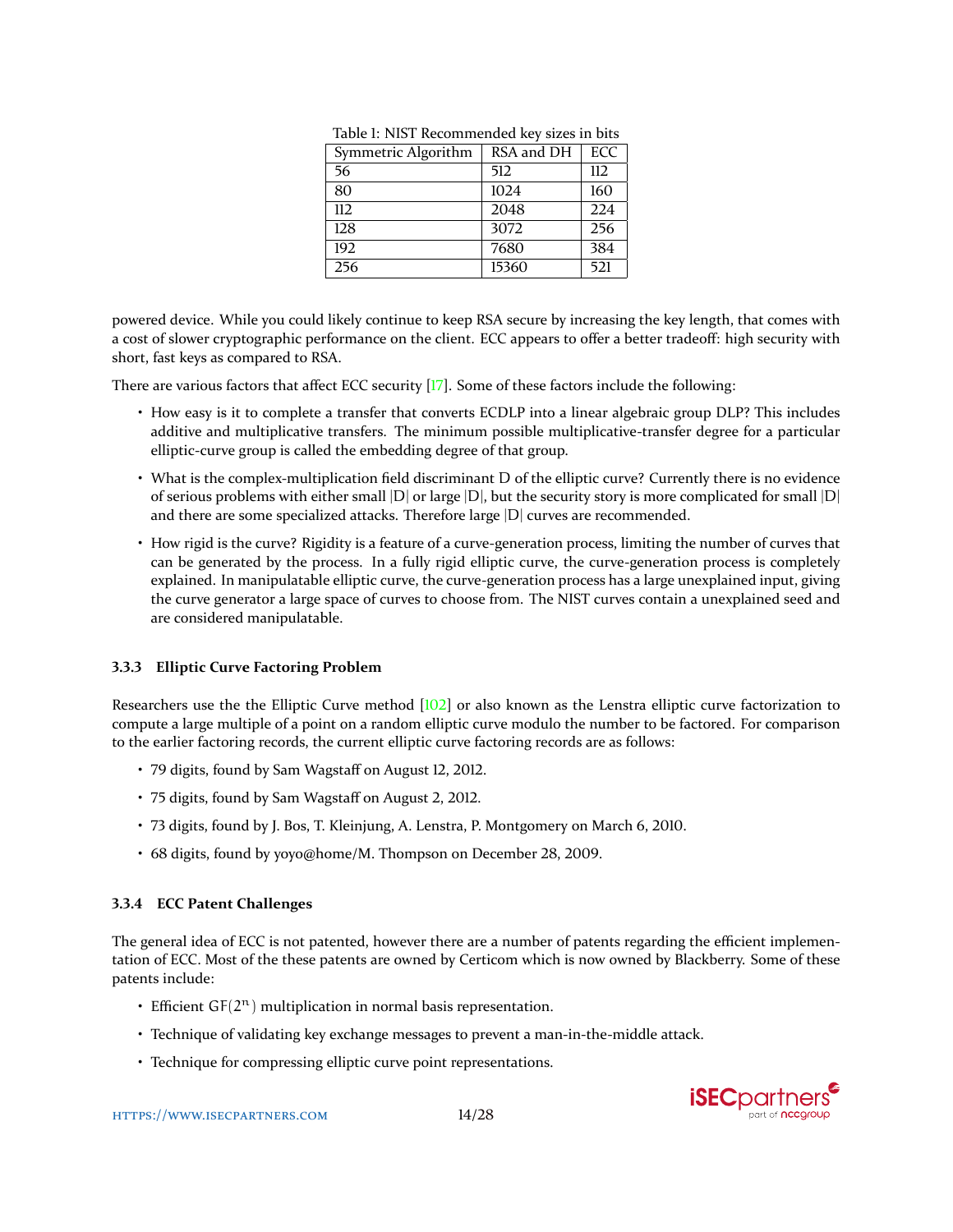In order to clear the way for the implementation of elliptic curves to protect US and allied government information, the National Security Agency purchased from Certicom a license that covers all of their intellectual property in a restricted field of use. The license would be limited to implementations that were for national security uses and certified under FIPS 140-2 or were approved by NSA. Commercial vendors may receive a license from the NSA provided their products fit within the field of use of NSA's license. Alternatively, commercial vendors may contact Certicom for a license for the same 26 patents.

The patent issue for elliptic curve cryptosystems is the opposite of that for RSA and Diffie-Hellman, where the cryptosystems themselves have patents, but efficient implementation techniques do not have patents. This has proven to a significant barrier for ECC and has limited widespread adoption. However, with the advances in discrete logarithm algorithms and possibly factoring algorithms, it is perhaps time for a quicker migration to Elliptic Curve Cryptography.

## **3.4 WHY DO WE CARE?**

However, there is no obvious technique from Joux's new discrete logarithm account that can be used for factoring. The public colloquium and publications seem to indicate that NSA/NIST may also already be very concerned about this and might recommend a push to the Elliptic Curve Cryptography (ECC) algorithms as quickly as possible. The fundamental mathematics used in ECC still requires exponential time algorithms which provides significantly greater security guarantees.

A general solution for an even faster sub-exponential discrete logarithm algorithm or factoring algorithm will result in significantly larger key sizes being required. This would be mean that RSA key sizes may have to be more than 15K bits and dramatically slow down performance. Key sizes for other cryptographic schemes such as El-Gamal, DSA and unsigned Diffie-Hellman would also have to be considerably higher. These cryptosystems will all be completely broken if a general purpose polynomial algorithm is discovered and in that case provide little if any security. While the odds of such a general purpose algorithm is remote, the consequences would be extremely significant. This has become more pressing given Joux's new improved discrete logarithm algorithm, though it is not yet an imminent threat since there still remains some work to do be done.

The current main alternative cryptosystems are the respective ECC algorithms such as ECDH, ECIES and ECDSA which are discussed in more detail later in this paper. While the fundamental mathematics used by ECC has been studied for less time than factoring or discrete logarithms, there currently exist only exponential time algorithms to solve the ECC discrete logarithm problems. Therefore, ECC has much better security guarantees than traditional cryptosystems which rely on less computational difficult mathematical problems.

## **4 THE IMPACT**

In this section we address some of the issues that software engineers and designers may face if some of the fundamental mathematical assumptions that are relied on in many cryptosystems are shattered.

## **4.1 WHAT HAPPENS IF RSA/DH FAILS NOW?**

RSA and Diffie-Hellman are the de-facto cryptosystems used in practice today including almost all banking and financial systems and in the public key infrastructure for all certificates. Any failure of RSA and Diffie-Hellman would lead to chaos in the entire technology world. Electronic commerce would come to screeching halt as most people scramble to find an alternatives. Currently we are not prepared for a failure of RSA/DH.

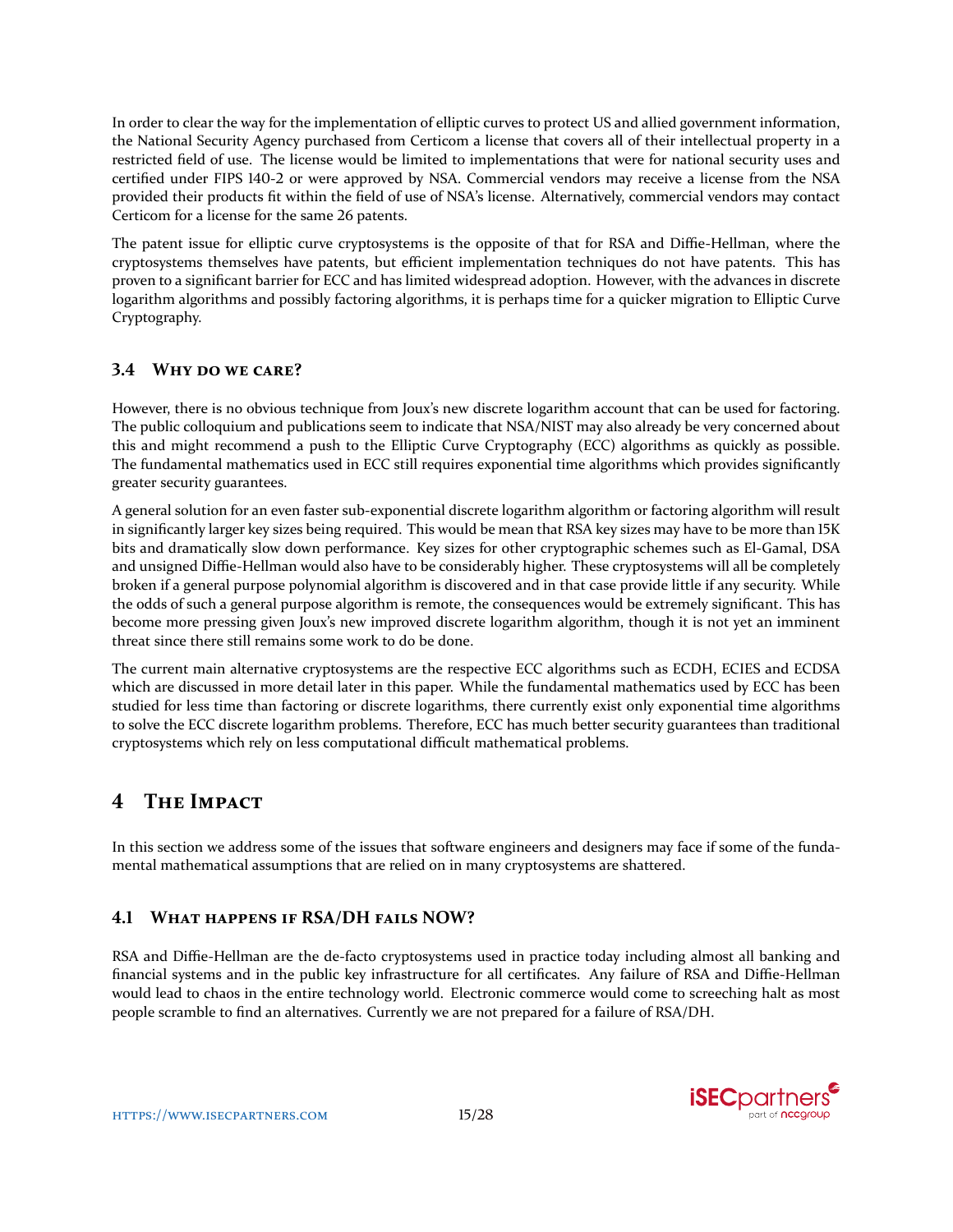### <span id="page-15-0"></span>**4.1.1 RSA vs ECC**

ECC is an alternative cryptosystem that has been around since the 1980's and can also be used for key exchange (ECDH) and for signatures (ECDSA). The mathematics used by RSA is somewhat simpler than those involved for elliptic curves. As a result many engineers feel that they understand RSA more than elliptic curves. RSA relies on the hardness of factorization, which has been studied for 2500 years, whereas ECC is dependent on computing discrete logarithm on elliptic curves. Both cryptosystems have had their patent issues but RSA patents have expired since 2000 while some ECC patents are still valid.

There has been a significant effort by both academic researchers and institutional organizations to push for the adoption of elliptic curves in cryptography. However, given RSA's dominant position it seems likely that this will remain the de-facto standard unless factoring is close to being broken. The perceived mathematical complexity and the potential legal risks related to ECC patents continue to hinder wide acceptance of elliptic curves even with their greater mathematical hardness guarantee. ECC also face compatibility issues earlier since different curves could be used, however this is no longer an issue since NIST has specified 15 standard curves [\[79\]](#page-26-4) [\[80\]](#page-26-5).

### **4.1.2 What are different ECC algorithms?**

- ECDH(E): The elliptic curve Diffie-Hellman scheme is a key agreement scheme based on ECC. It is designed to provide a variety of security goals depending on its application — goals it can provide include unilateral implicit key authentication, mutual implicit key authentication, known-key security, and forward secrecy depending on factors such as whether or not public keys are exchanged in an authentic manner, and whether key pairs are ephemeral or static.
- ECIES: The Elliptic Curve Integrated Encryption Scheme (ECIES) is a public-key encryption scheme based on ECC. It is designed to be semantically secure in the presence of an adversary capable of launching chosenplaintext and chosen-ciphertext attacks.
- ECDSA: The Elliptic Curve Digital Signature Algorithm (ECDSA) is a signature scheme with appendix based on ECC. It is designed to be existentially unforgeable, even in the presence of an adversary capable of launching chosen-message attacks.
- ECMQV: The elliptic curve MQV scheme is a key agreement scheme based on ECC. It is designed to provide a variety of security goals depending on its application — goals it can provide include mutual implicit key authentication, known-key security, and forward secrecy.
- ECWKTS: ECWKTS is a wrapped key transport scheme uses a combination of a key wrap scheme and a key agreement scheme. The key agreement used can be either ECDH or ECMQV, but in either case it must be a 1-pass variant. In a 1-pass variant of a key agreement scheme, during the key deployment phase, entity U must obtain authentic copies of all of the keys of V, in addition to the usual key deployment operations.

ECC is not only the candidate to replace RSA and DH cryptosystems. Some other alternatives include the following cryptosystems:

- NTRU: NTRU is a patented public-key cryptosystem that uses lattice-based cryptography to encrypt and decrypt data. The security of NTRU is based on the hardness of some lattice problems, namely the shortest and closest vector problems. It consists of two algorithms: NTRUEncrypt [\[53\]](#page-25-12), which is used for encryption, and NTRUSign, which is used for digital signatures. Unlike other popular public-key cryptosystems, it is resistant to attacks using Shor's algorithm and its performance has been shown to be significantly better. NTRU is patented and the patents will be enforced [\[54\]](#page-25-13) for commercial uses.
- McEliece cryptosystem: The algorithm is based on the hardness of decoding a general linear code (which is known to be NP-hard  $[69]$   $[24]$ . The biggest challenge with the McEliece cryptosystem is that very large key sizes are necessary and render it impractical, for example 80 bits of security requires a key size of 500KB.

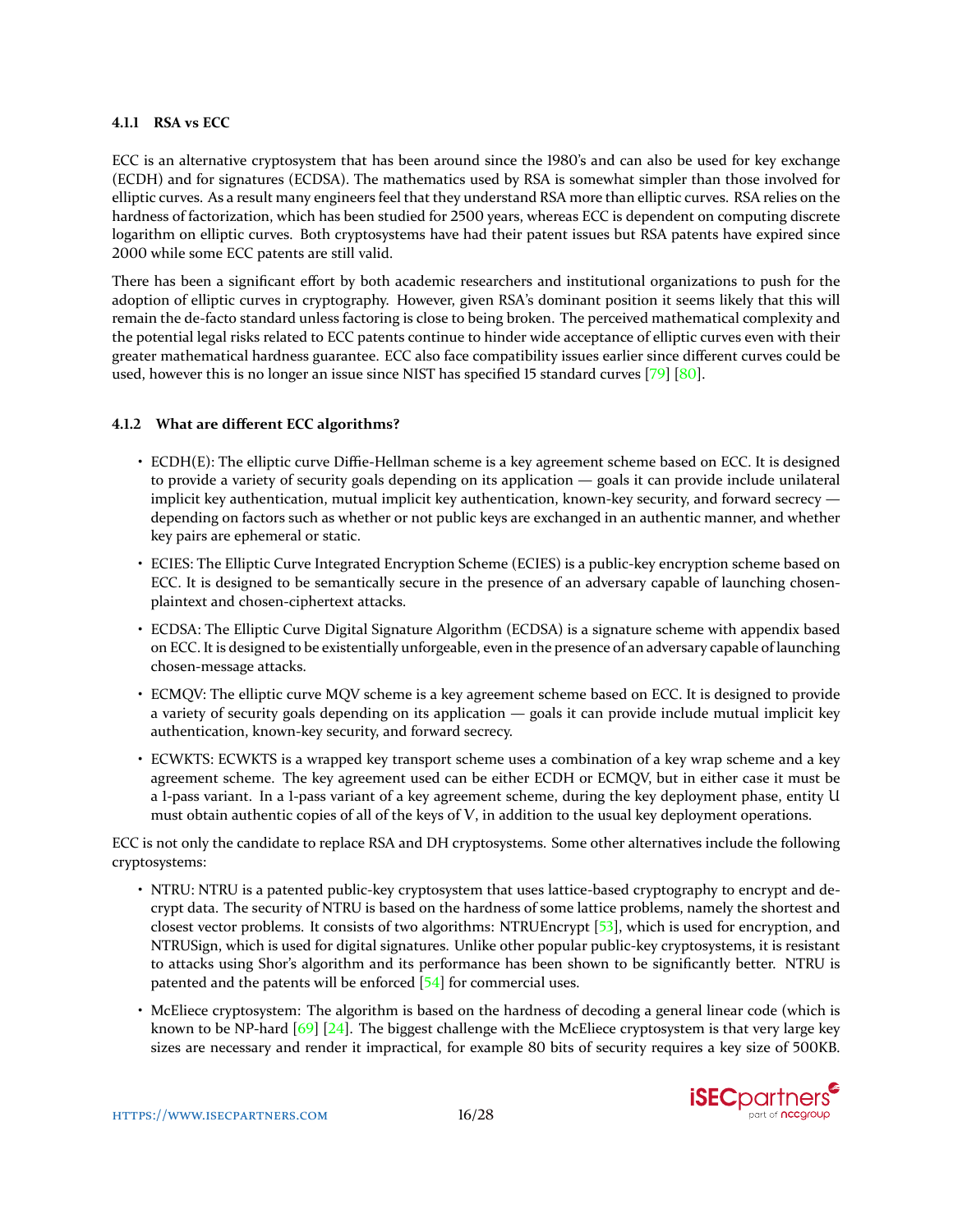<span id="page-16-0"></span>Various modifications have been suggested to improve the efficiency of the McEliece cryptosystem in order to have more practical key sizes [\[12\]](#page-23-8).

### **4.1.3 Overview of Suite B**

The US National Security Agency (NSA) recommends a set of inter-operable cryptographic algorithms in its Suite B standard.

The Suite B standard specifies a mode of operation in which only a specific set of secure cryptographic algorithms are used. The Suite B standard specifies:

- The encryption algorithm (AES) (with keys sizes of 128 and 256 bits)
- The key exchange algorithm (Elliptic Curve Diffie-Hellman, also known as ECDH) (using the curves with 256 and 384-bit prime moduli)
- The digital signature algorithm (Elliptic Curve Digital Signature Algorithm, also known as ECDSA) (using the curves with 256 and 384-bit prime moduli)
- The hashing algorithms (using SHA-256 and SHA-384)

### **4.2 WHAT OPTIONS DO I HAVE ON MAJOR PLATFORMS?**

ECC support has been added to many operating systems, programming languages and popular applications. In many cases, it may not be the default cryptographic algorithm used and there could be compatibility issues with more widespread usage of ECC.

### **4.2.1 Operating Systems**

All the major operating system have had ECC support for a number of years.

- OSX/iOS
	- **–** TLS/SecureTransport
		- \* This was first included in the following library: libsecurity\_ssl36800 [\[3\]](#page-23-9).
		- \* OSX/iOS TLS has support for RFC 4492 and supports ECDSA and ECDH
		- \* ECC support is available OSX 10.6.0 [\[8\]](#page-23-10).
		- \* ECC support has been approximately available from iOS 3 based on release of OSX support
	- **–** CDSA/CSSM:
		- \* This has been available OSX only but was deprecated in 10.7 [\[4\]](#page-23-11).
		- \* This supports Fast Elliptic Encryption (FEE). FEE uses special primes and fast finite field and modular operations to reduce processor cycles, leading to less power consumption and heat dissipation [\[28\]](#page-24-4).
	- **–** OpenSSL
		- \* This has been deprecated on OSX 10.7 and is also not included in iOS.
		- \* Applications should bundle with OpenSSL if they need to use it.
	- **–** CMS

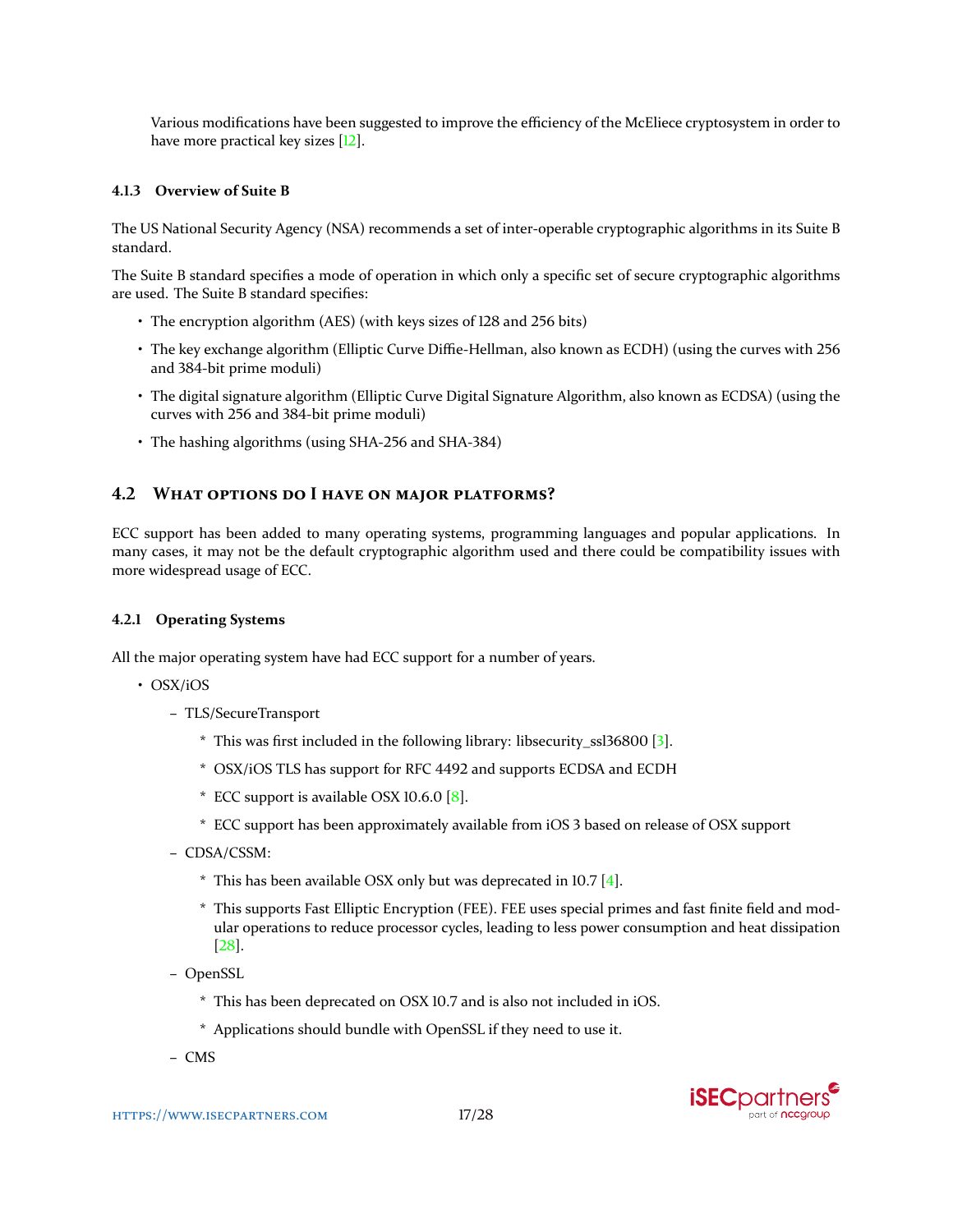- <span id="page-17-0"></span>\* ECC support was first included in the following library libsecurity smime-36873 [\[6\]](#page-23-12) [\[7\]](#page-23-13).
- \* ECC has been supported from OSX 10.6.0 [\[8\]](#page-23-10).
- \* It currently supports ECDSA and ECDH.
- Windows
	- **–** CNG
		- \* ECC support is available on Vista and .NET 3.5 [\[72\]](#page-26-7).
		- \* This supports both ECDSA and ECDH. [\[74\]](#page-26-8)
	- **–** TLS
		- \* ECC support is available from Vista [\[71\]](#page-26-9).
		- \* This has support for ECDSA and ECDH.
	- **–** Windows also has Suite B support [\[73\]](#page-26-10) . Suite B support was added to IPsec in Windows Vista Service Pack 1, in Windows Server 2008, and in Windows 7. Support has been extended to the Suite B algorithms for the following areas:
		- \* Main mode
		- \* Quick mode
		- \* Authentication settings
- Android
	- **–** Cryptographic Providers:
		- $*$  The default provider is a subset of the bouncy castle library which has been available from 4.0 [\[46\]](#page-25-14).
		- \* Android currently supports ECDSA and ECDH [\[32\]](#page-24-5).
		- \* A popular third party cryptographic provider which provided ECC support earlier on Android.
		- \* Spongy Castle provides the full bouncy castle library [\[99\]](#page-27-8).
		- \* Spongy Castle supports ECDSA, ECDH, ECDHC, ECIES, and ECNR [\[65\]](#page-26-11).
	- **–** TLS:
		- \* This is provided by default through OpenSSL. ECC support is available from android-3.2.4\_r1 225 [\[47\]](#page-25-15).
		- \* Android TLS supports RFC 4492 [\[21\]](#page-24-6).
		- \* Android TLS supports ECDSA and ECDH [\[23\]](#page-24-7).

Some popular third party providers are the following:

- \* CyaSSL which is available from Android 2.4.6 [\[101\]](#page-27-9).
	- CyaSSL supports ECDSA, ECDH and NTRU [\[100\]](#page-27-10).
- \* NSS is available from 3.11 [\[77\]](#page-26-12). NSS supports ECDSA and ECDH [\[76\]](#page-26-13).
- **–** Blackberry
	- \* Blackberry has had ECC support for a long time. There appears to be support from as far back as 3.6 [\[18\]](#page-23-14).

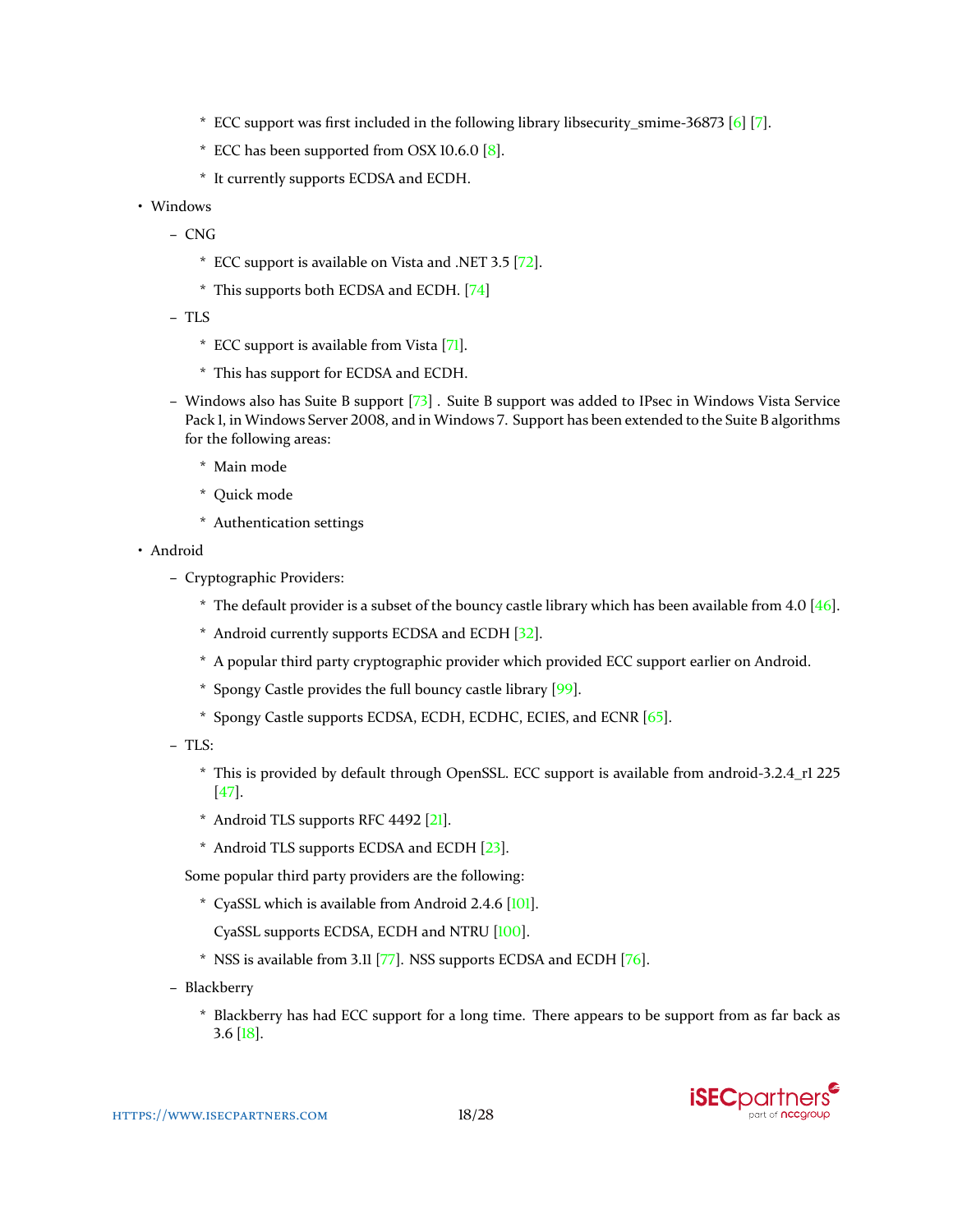- <span id="page-18-0"></span>\* Unlike most of the companies they do not have any ECC patent issues since their acquisition of Certicom.
- \* Blackberry's ECC support includes ECDSA, ECDH, ECMQV and ECNR [\[19\]](#page-23-15).

## **4.2.2 Programming Languages**

• Python:

Python currently provides ECC support only via third party libraries. This is done through PyECC which is a Python module wrapped around the libseccure library which itself is based off of code developed originally for the seccure utility [\[13\]](#page-23-16) [\[87\]](#page-27-11). pyECC currently supports ECDSA, ECDH and ECIES.

- C: ECC support is only provided through third party libraries such as:
	- **–** OpenSSL
	- **–** NSS
	- **–** GnuTLS
- Java

ECC Cryptographic support is included in:

- **–** Java SE6 with third party libraries [\[84\]](#page-27-12). This includes support for ECDSA and ECDH [\[83\]](#page-27-13).
- **–** Native Java SE7 support [\[85\]](#page-27-14). This includes support for ECDSA and ECDH.
- **–** Third-party support is also available from BouncyCastle. [\[64\]](#page-26-14). This includes support for ECDSA, ECDH, ECDHC, ECIES, and ECNR [\[65\]](#page-26-11).

ECC support is provided from JSSE SE6 with the EC cryptographic provider. Java TLS includes support for ECDH and ECDSA.

• Ruby:

- **–** OpenSSL wrapper included in stdlib
- **–** ECC support is available from 1.8.7 [\[89\]](#page-27-15).
- **–** Ruby's ECC implementation supports ECDSA and ECDH.
- **–** TLS supports everything the underlying OpenSSL library does.

## **4.2.3 Third Party Libraries**

• OpenSSL

ECC support is available from Version 0.9.8 [\[82\]](#page-27-16).

OpenSSL's ECC implementation supports ECDSA and ECDH [\[81\]](#page-26-15).

• GnuTLS ECC support is available from 2.99.2 [\[68\]](#page-26-16).

GnuTLS's ECC implementation supports ECDSA and ECDH [\[43\]](#page-25-16).

• NSS

ECC support is available from 3.11 [\[77\]](#page-26-12). NSS's ECC implementation supports ECDHA and ECDSA [\[76\]](#page-26-13)

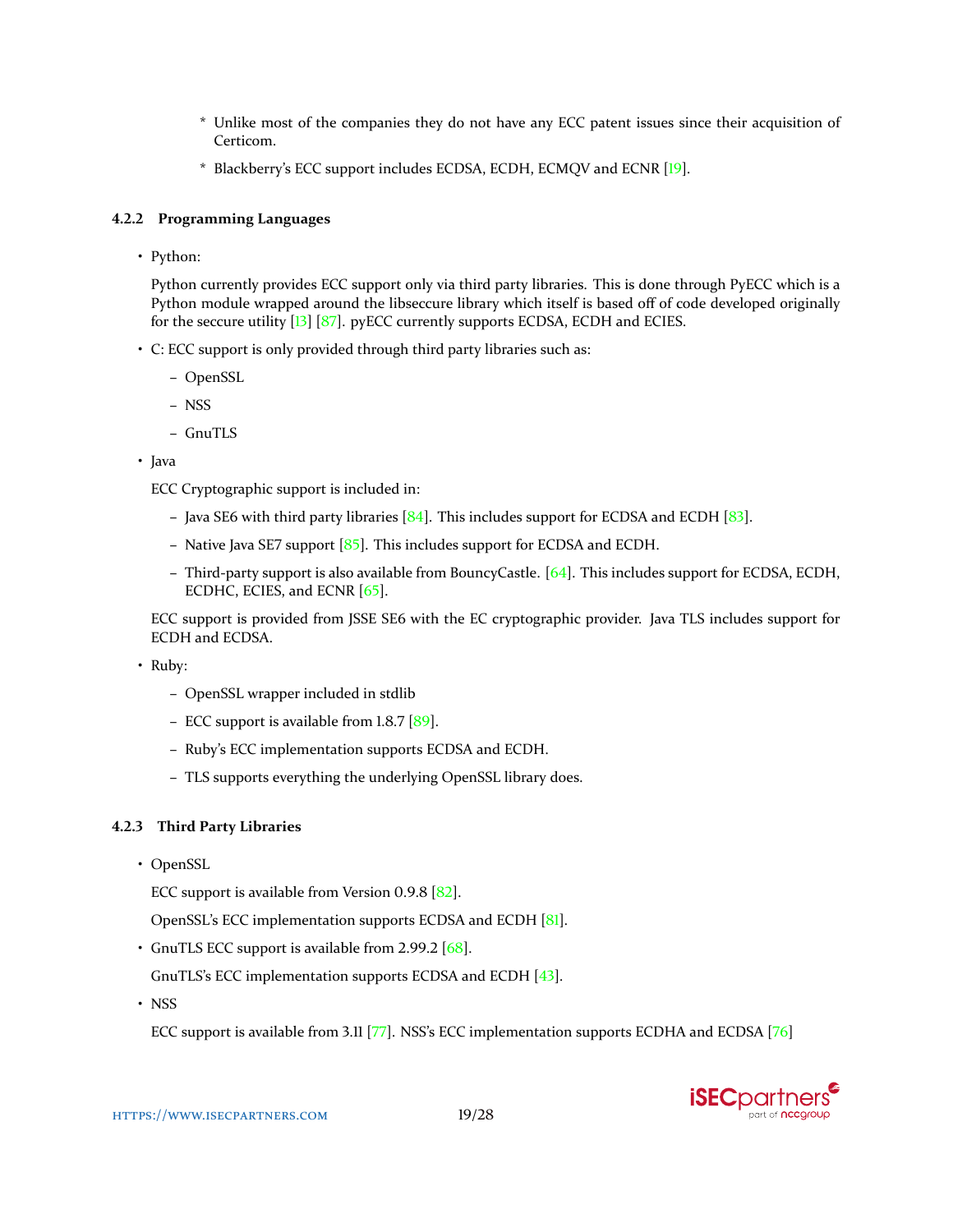### <span id="page-19-0"></span>**4.2.4 Popular Applications**

- GnuPG ECC support is included but is not visible without expert switch [\[63\]](#page-26-17).
- OpenSSH This has included support for ECC from version 5.7, however it is not the default [\[39\]](#page-24-8).
- PuTTY ECC is not supported by PuTTY but is included as a wishlist item [\[55\]](#page-25-17).
- TOR TOR uses Curve25519 for ntor handshake. It is also possible to use CC for client connections by leveraging TLS. However, the use of alternative cipher suites is discouraged. RSA is used for the public key cipher [\[67\]](#page-26-18).
- OpenVPN OpenVPN uses OpenSSL which includes ECC support [\[82\]](#page-27-16) [\[81\]](#page-26-15).
- Filezilla
	- **–** FTPS The FTPS client uses GnuTLS and provides ECC support [\[36\]](#page-24-9).
		- The FTPS server uses OpenSSL and provides ECC support [\[35\]](#page-24-10).
	- **–** SFTP This uses PuTTY which does not support ECC keys yet [\[37\]](#page-24-11).
- IPSEC Cisco, Shiva and Nortel gateways support ECDH exchange [\[25\]](#page-24-12).
- Chrome Chrome uses NSS Library and provides ECC support [\[48\]](#page-25-18).
- Firefox Firefox uses NSS library and has supported ECC from version 2 [\[78\]](#page-26-19).
- Internet Explorer Internet Explorer uses the Windows library and includes ECC support in all versions from Vista and above [\[72\]](#page-26-7).
- Outlook Outlook is capable of using ECC keys in Vista and above using the Windows libraries.
- BlackBerry Mail Blackberry uses ECC to encrypt data received while locked [\[20\]](#page-24-13).

### **4.2.5 Code Signing**

- Windows Code Signing The default is RSA. ECC is supported through CSPs but no ECC CSP provided by default [\[72\]](#page-26-7).
- Android Code Signing Both DSA and RSA are currently supported [\[45\]](#page-25-19).
- iOS code Signing This uses CMS [\[9\]](#page-23-17). It supports ECDH and ECDSA [\[6\]](#page-23-12) [\[7\]](#page-23-13) [\[5\]](#page-23-18).

### **4.2.6 Transport security**

The only version of SSL/TLS which mentions ECC in its RFC is TLSv1.2. All the other versions do not explicitly mention ECC in their RFC's.

- SSLv2 and earlier are not recommended for use in today's systems and do not have support for ECC.
- SSLv3 [\[38\]](#page-24-14) does not mention ECC in its RFC's.
- TLSv1.0 [\[29\]](#page-24-15) does not mention ECC in its RFC.
- TLSvl.1 [\[30\]](#page-24-16) does not mention ECC in its RFC.
- TLSv1.2 [\[31\]](#page-24-17) is the first specification to include ECC algorithms. However the only mandatory cipher suite is TLS\_RSA\_WITH\_AES\_128\_CBC\_SHA, which uses RSA for key exchange.

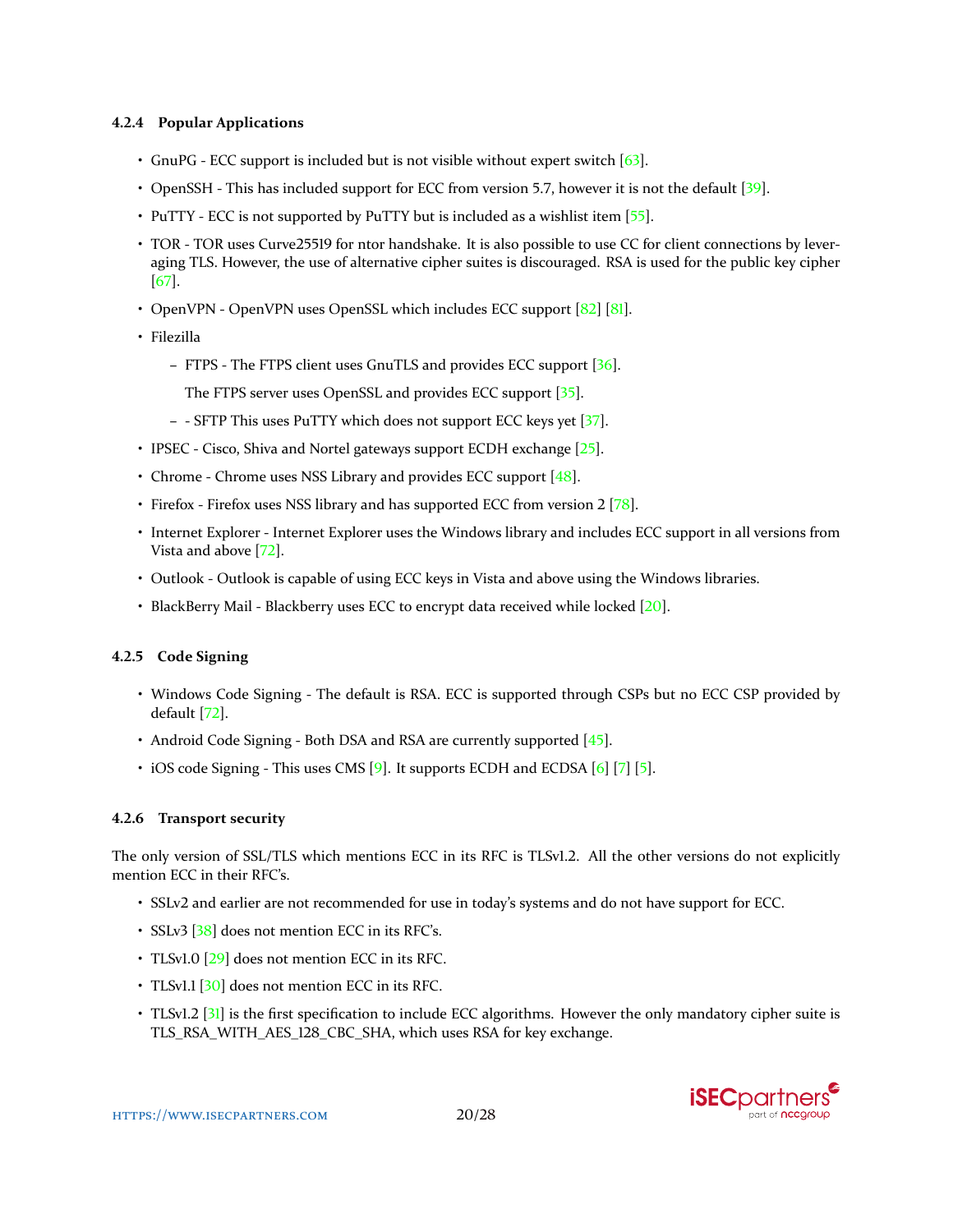<span id="page-20-0"></span>RFC 4492 [\[21\]](#page-24-6) specifies an extension to TLS that includes EC cipher suites. However, this extension is not required to implement any TLS version. It specifies how ECDH(E) may be used for key exchange and how ECDSA may be used for signing. Most implementations do support EC cipher suites even if not explicitly required. It is unclear how well-tested or deployed EC cipher suites are in practice.

**TLS certificate signing** - In TLSv1.1 and earlier the server's certificate must have been signed by a CA with the same kind of certificate (e.g. If the server uses RSA to sign ephemeral keys, it must be signed via RSA). In TLS 1.2, this restriction is removed. A certificate containing a key for one signature algorithm may be signed using a different signature algorithm (for instance, an RSA key signed with a DSA key). This implies that the DH\_DSS, DH\_RSA, ECDH\_ECDSA, and ECDH\_RSA key exchange algorithms do not restrict the algorithm used to sign the certificate. This is important for migration purposes as a server can use a ECDSA capable certificate without it needing to be signed with ECDSA [\[31\]](#page-24-17).

### **4.2.7 The PKI in a post-RSA world**

- Buying and using ECDSA certificates While ECC code root certificates may be available, purchasing ECC certificates is still in the very initial stages. There would significant work required in the transition form RSA to EC certificates. Some examples include
	- **–** Thawte Root Certificate [\[98\]](#page-27-17) This root CA is not used today. It is intended for use in the future for SSL and Code Signing services needing an ECC encryption algorithm. This root should be included in root stores. Signature Algorithm: SHA384 With ECC
	- **–** Verisign/Symantec Root Certificate [\[93\]](#page-27-18) Symantec has an ECC root for 5 years and just begun offering commercial certificate from this year. The root certificate is an ECC root that will be used in the future to as the root of Trust for Class 1, 2 and 3 certificates ECC certificates and should be included in root stores (ECDSAWithSHA384).

Symantec's SSL certificates will now offer the choice of three different encryption algorithms - RSA, DSA [\[95\]](#page-27-19), and ECC [\[96\]](#page-27-20). Further information about Symantec's new ECC offering can be found here [\[94\]](#page-27-21).

- **–** Entrust ECC Certificates [\[34\]](#page-24-18) No global root certificate currently available today. It will use a Public ECC-256 Root. Best-use case will eventually be SSL certificate scenarios requiring NIST Suite B compliance, or improved performance.
- **–** Comodo [\[27\]](#page-24-19) also has an ECC Root certificate. Comodo Root signing key pairs are ECC 384 bit. It does not currently offer certificates from that Root CA as yet.

### **4.3 WHAT DO YOU DO NOW?**

It is critical that all the various players in the information security field move towards widespread adoption of ECC within the next few years. This helps should RSA or Diffie-Hellman be broken, the transition to a secure cryptosystem can be done without widespread panic.

### **4.3.1 If you are an OS or language vendor**

- Make ECC easy to use. NaCl's box() [\[33\]](#page-24-20) and unbox() are good examples of easy to understand abstractions crypto\_box is curve25519xsalsa20poly1305, a combination of Curve25519, Salsa20, and Poly1305.
- Update documentation to dissuade developers from using only RSA. Documentation should include how to use ECC primitives.

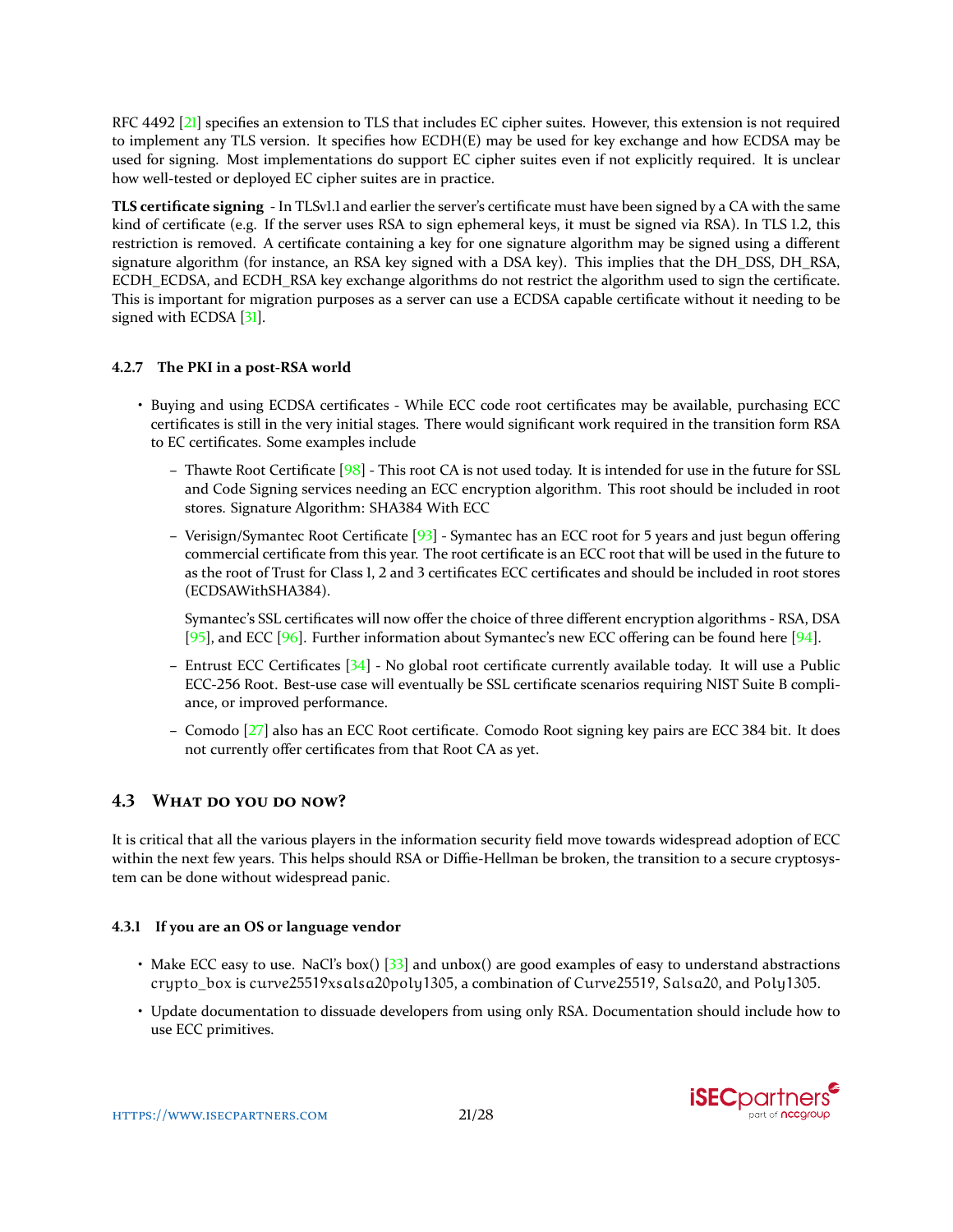- Get aggressive about compatibility testing. RSA/DH has been the de-facto standard for decades and any change to alternative cryptosystems is likely to result in some incompatibility issues. These compatibility issues should be resolved before RSA/DH is broken.
- Eat your own dogfood. Ensure that ECC is used internally to minimize integration issues.

### **4.3.2 If you are a browser vendor**

- TLS 1.2 needs to be a Priority 1 (P1) feature. Currently, Internet Explorer 11, Chrome 29 support and Safari 6.0.5 all support ECC. All browsers need to support ECC and eventually it should become the default cryptographic algorithm used by each browser.
- Push at CA/B Forum for standardized process for cross-signed certificates. A cross-certificate is a digital certificate issued by one Certificate Authority (CA) that is used to sign the public key for the root certificate of another Certificate Authority. Cross-certificates provide a means to create a chain of trust from a single, trusted, root CA to multiple other CAs.

### **4.3.3 If you are a software maker**

- You need to support TLS 1.2 on all endpoints. TLS 1.2 has been defined from 2008 will be supported by all major applications in the future. It is essential to ensure that TLS 1.2 support is implemented in any new product.
- Build systems with pluggable cryptographic primitives. This should include versioning to allow for new cryptographic algorithms to be used easily in the future without re-implementing their entire system.
- Ensure that ECC is used for any new cryptosystems.
- Retrofit old mechanisms, via wrapping for example an ECC signed binary inside of a legacy RSA signature. This ensures that even if RSA is compromised, the full signature is still valid.

### **4.3.4 If you are a certificate authority.**

- Make it easy to buy an ECC certificate. The process to purchase an ECC certificate should be simplified.
- Change documentation to include ECC certificate signing request (CSR) instructions. Currently all the documentation assume the purchase of an RSA certificate.
- Encourage the CA/Browser Forum to promulgate standards pushing the use of ECC certificates.

### **4.3.5 If you own ECC patents**

• License the ECC patents openly to any implementation of Suite B and other curves, regardless of use.

### **4.3.6 If you are just a normal company.**

- Use ECC certificates where possible. Certificate authorities should make it easier to use ECC certificates. Transition to ECC certificate as soon as possible.
- Continue to ask vendors about support for TLS 1.2 and ECC support. This should be high priority on the feature list.

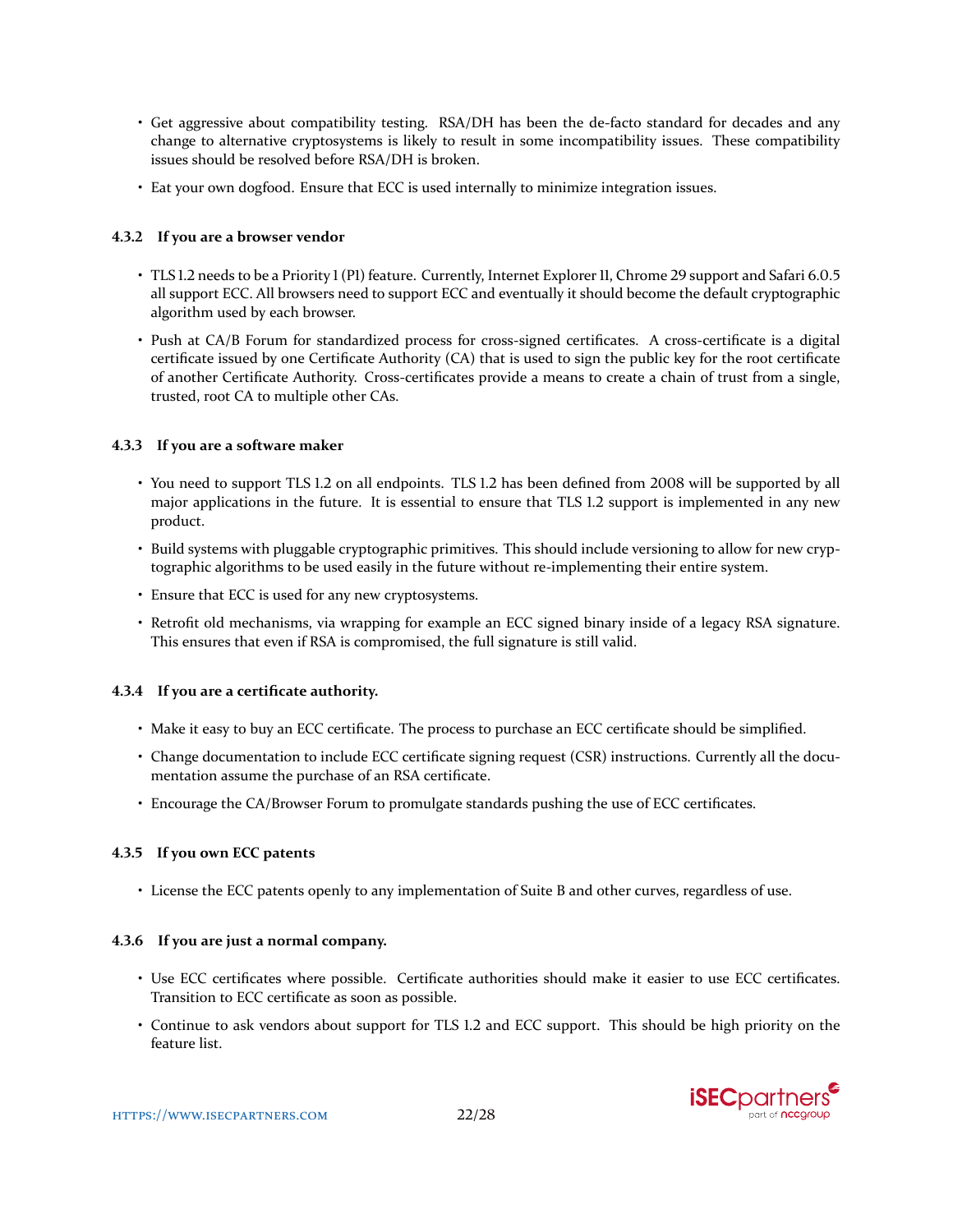- <span id="page-22-0"></span>• Turn on ECDHE perfect forward secrecy (PFS) from now.
- Survey you exposure so when the "cryptopocalypse" comes you have a clear idea of your exposure.

# **5 CONCLUSION**

Current cryptosystems depend on discrete logarithm and factoring which has seen some major new developments in the past year. The academic community is continuing research in the area and there will be further improvements. We need to move to stronger cryptosystems that leverage more difficult mathematical problems such as ECC. Other options include lattice encryption (NTRU) [\[70\]](#page-26-20).

Companies need to sponsor research into new and practical cryptographic algorithms since this is an essential part of our Internet economy. Improve cryptographic agility and make it possible to change the underlying cryptographic algorithms without large re-factoring or a new implementation of the entire code base. There is a significant amount of work that needs to be done, so please get started now.

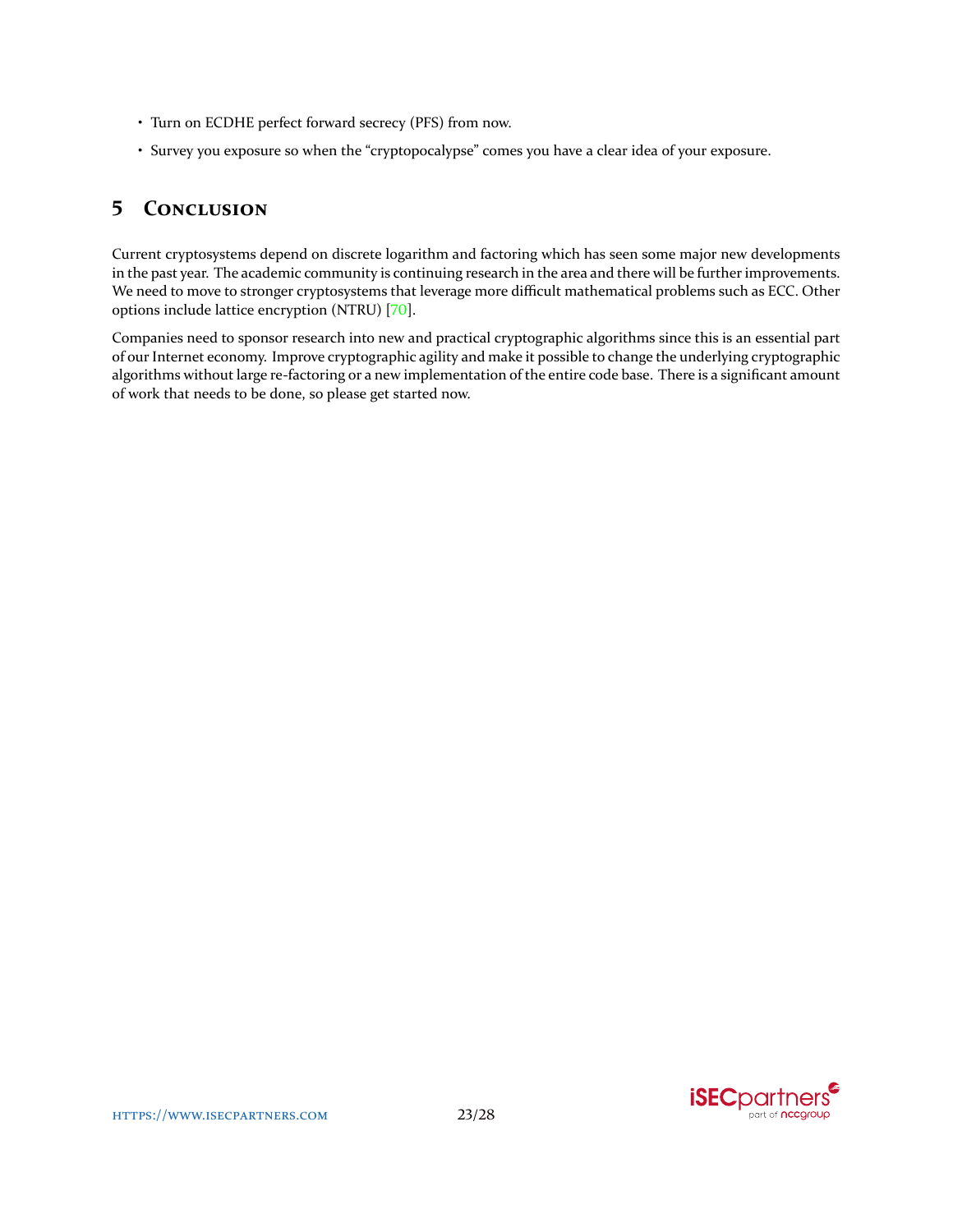## **REFERENCES**

- <span id="page-23-1"></span>[1] N. AlFardan, D. Bernstein, K. Paterson, B. Poettering, and J. Schuldt. Biases in the rc4 keystream. http://www.isg.rhul.ac.uk/tls/biases.pdf, August 2013. [1](#page-0-0)
- <span id="page-23-0"></span>[2] N. J. AlFardan and K. G. Paterson. Lucky thirteen: Breaking the tls and dtls record protocols. http://www.isg.rhul.ac.uk/tls/TLStiming.pdf, February 2013. [1](#page-0-0)
- <span id="page-23-9"></span>[3] Apple. Ssl cipher suite definitions. http://www.opensource.apple.com/source/libsecurity\_ssl/libsecurity\_ssl-36800/lib/CipherSuite.h, January 2002. [17](#page-16-0)
- <span id="page-23-11"></span>[4] Apple. Apple cryptographic service provider functional specification. https://developer.apple.com/library/mac/documentation/Security/Reference/SecAppleCryptoSpec/Apple\_Cryptographic\_Service\_Provider\_Functional\_Specification.pdf, March 2005. [17](#page-16-0)
- <span id="page-23-18"></span>[5] Apple. Cipher listing. http://www.opensource.apple.com/source/libsecurity\_smime/libsecurity\_smime-32850/lib/secoid.c, July 2006. [20](#page-19-0)
- <span id="page-23-12"></span>[6] Apple. Cms public key crypto. http://www.opensource.apple.com/source/libsecurity\_smime/libsecurity\_smime-36873/lib/cmspubkey.c, January 2008. [18,](#page-17-0) [20](#page-19-0)
- <span id="page-23-13"></span>[7] Apple. Cms signerinfo methods. http://www.opensource.apple.com/source/libsecurity\_smime/libsecurity\_smime-36873/lib/cmssiginfo.c, January 2008. [18,](#page-17-0) [20](#page-19-0)
- <span id="page-23-10"></span>[8] Apple. Mac os x 10.6 source. http://www.opensource.apple.com/release/mac-os-x-106/, June 2009. [17,](#page-16-0) [18](#page-17-0)
- <span id="page-23-17"></span>[9] Apple. Signing operation supervisor and controller. http://www.opensource.apple.com/source/libsecurity\_codesigning/libsecurity\_codesigning-55037.15/lib/signer.cpp, January 2010. [20](#page-19-0)
- <span id="page-23-2"></span>[10] S. Bai, C. Bouvier, A. Filbois, P. Gaudry, L. Imbert, A. Kruppa, F. Morain, E. Thomé, and P. Zimmermann. Complete implementation in  $c/c++$  of the number field sieve (nfs) algorithm for factoring integers. http://cadonfs.gforge.inria.fr/, November 2013. [4,](#page-3-0) [11](#page-10-0)
- <span id="page-23-6"></span>[11] S. Bai and R. P. Brent. On the efficiency of pollard's rho method for discrete logarithms. http://mathspeople.anu.edu.au/ brent/pd/rpb231.pdf, June 2008. [13](#page-12-0)
- <span id="page-23-8"></span>[12] M. Baldi, M. Bianchi, and F. Chiaraluce. Security and complexity of the mceliece cryptosystem based on qc-ldpc codes. http://arxiv.org/pdf/1109.5827.pdf, January 2013. [17](#page-16-0)
- <span id="page-23-16"></span>[13] T. Ballance. Python module for performing elliptical curve cryptography. https://pypi.python.org/pypi/PyECC, June 2009. [19](#page-18-0)
- <span id="page-23-3"></span>[14] R. Barbulescu, C. Bouvier, J. Detrey, P. Gaudry, H. Jeljeli, E. T. andMarion Videau, and P. Zimmermann. Discrete logarithm in  $gf(2^{809})$  with ffs. http://citeseerx.ist.psu.edu/viewdoc/download?doi=10.1.1.301.7280&rep=rep1&type=pdf, April 2013. [6,](#page-5-0) [8](#page-7-0)
- <span id="page-23-4"></span>[15] R. Barbulescu, P. Gaudr, A. Joux, and E. Thomé. Quasi-polynomial algorithm for discrete logarithm in finite fields of small characteristic. http://arxiv.org/pdf/1306.4244v2.pdf, June 2013. [6,](#page-5-0) [9](#page-8-0)
- <span id="page-23-5"></span>[16] R. Barbulescu, P. Gaudry, A. Joux, and E. Thomé. A quasi-polynomial algorithm for discrete logarithm in finite fields of small characteristic. http://hal.inria.fr/docs/00/83/54/46/PDF/quasi.pdf, June 2013. [9](#page-8-0)
- <span id="page-23-7"></span>[17] D. Bernstein and T. Lange. Safecurves: choosing safe curves for elliptic-curve cryptography. http://safecurves.cr.yp.to/index.html, Jan 2014. [14](#page-13-0)
- <span id="page-23-14"></span>[18] Blackberry. Package net.rim.device.api.crypto 3.6. http://www.blackberry.com/developers/ docs/3.6api/net/rim/device/api/crypto/package-summary.html. [18](#page-17-0)
- <span id="page-23-15"></span>[19] Blackberry. Package net.rim.device.api.crypto 6.0. http://www.blackberry.com/developers/ docs/6.0.0api/net/rim/device/api/crypto/package-summary.html. [19](#page-18-0)

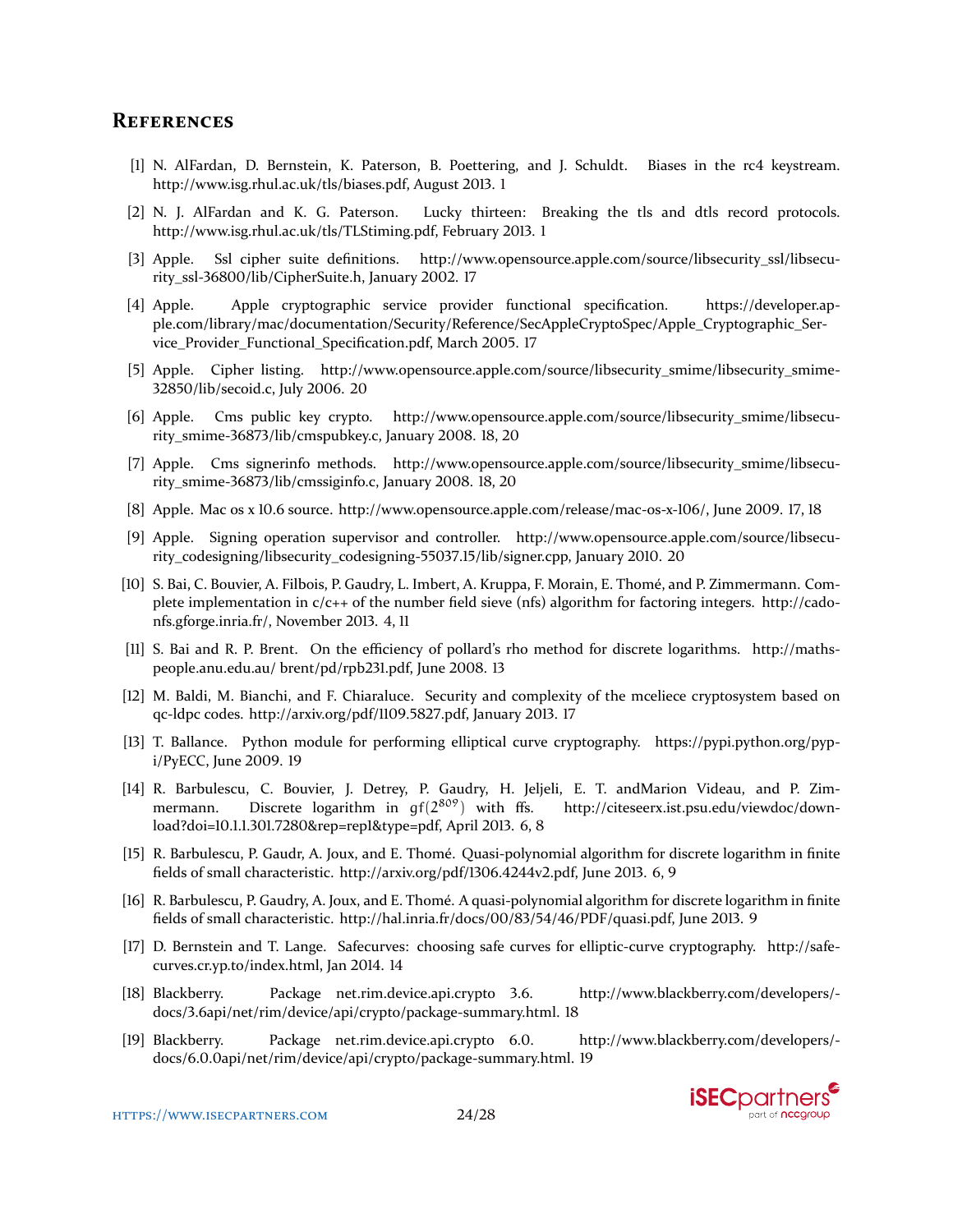- <span id="page-24-13"></span>[20] Blackberry. How to encrypt internal and external file systems on blackberry smartphones. http://www.blackberry.com/btsc/KB16088, November 2011. [20](#page-19-0)
- <span id="page-24-6"></span>[21] S. Blake-Wilson, V. Gupta, C. Hawk, and B. Moeller. Rfc 4492 - elliptic curve cryptography (ecc) cipher suites for transport layer security (tls). http://www.ietf.org/rfc/rfc4492.txt, May 2006. [18,](#page-17-0) [21](#page-20-0)
- <span id="page-24-1"></span>[22] C. Bouvier. The filtering step of discrete logarithm and integer factorization algorithms. http://hal.inria.fr/ docs/00/80/88/40/PDF/article.pdf, April 2013. [9](#page-8-0)
- <span id="page-24-7"></span>[23] B. Carlstrom. Cipher suite as defined in tls 1.0 spec. https://android.googlesource.com/platform/libcore/+/4ae3fd787741bfe1b808f447dcb0785250024119/luni/src/main/java/org/apache/harmony/xnet/provider/jsse/CipherSuite.java, December 2011. [18](#page-17-0)
- <span id="page-24-3"></span>[24] L. R. Celemín. Complexity and cryptography. mceliece. cryptosystem. http://www.cs.unipaderborn.de/fileadmin/Informatik/AG-Bloemer/lehre/2011/ss/seminar/Lara\_Rojo\_-\_McEliece\_Cryptosystem.pdf, July 2011. [16](#page-15-0)
- <span id="page-24-12"></span>[25] Certicom. How ecc can improve internet communications. http://www.certicom.com/index.php/component/content/article/45-cc-volume-1-no-4/520-how-ecc-can-improve-internet-communications, May 2005. [20](#page-19-0)
- <span id="page-24-0"></span>[26] Q. Cheng, D. Wan, and J. Zhaung. Traps to the bgjt-algorithm for discrete logarithms. http://eprint.iacr.org/2013/673.pdf, October 2013. [6,](#page-5-0) [10](#page-9-0)
- <span id="page-24-19"></span>[27] Comodo. Ecc certificate addendum to the comodo ev certification practice statement v.1.03. http://www.comodo.com/repository/ECC\_addendum\_to\_the\_EV\_Certification\_Practice\_Statement.pdf, March 2008. [21](#page-20-0)
- <span id="page-24-4"></span>[28] R. E. Crandall and D. P. Mitchell. Small memory footprint fast elliptic encryption. http://www.google.com/ patents/US7650507, January 2010. [17](#page-16-0)
- <span id="page-24-15"></span>[29] T. Dierks and C. Allen. The tls protocol version 1.0. http://tools.ietf.org/html/rfc2246, January 1999. [20](#page-19-0)
- <span id="page-24-17"></span><span id="page-24-16"></span>[30] T. Dierks and E. Rescorla. The tls protocol version 1.1. http://tools.ietf.org/html/rfc4346, April 2006. [20](#page-19-0)
- [31] T. Dierks and E. Rescorla. The tls protocol version 1.2. http://tools.ietf.org/html/rfc5246, August 2008. [20,](#page-19-0) [21](#page-20-0)
- <span id="page-24-5"></span>[32] N. Elenkov. Upgraded bouncycastle libs. http://nelenkov.blogspot.com/2011/12/using-ecdh-on-android.html, December 2011. [18](#page-17-0)
- <span id="page-24-20"></span>[33] C. A. C. Engineering. Public-key authenticated encryption crypto\_box. http://nacl.cr.yp.to/box.html, August 2010. [21](#page-20-0)
- <span id="page-24-18"></span>[34] Entrust. Entrust ecc certificates. http://www.entrust.net/ecc-certs/index.htm. [21](#page-20-0)
- <span id="page-24-10"></span>[35] Filezilla. Filezilla server 0.9.38. https://filezilla-project.org/versions.php?type=server, June 2011. [20](#page-19-0)
- <span id="page-24-9"></span>[36] Filezilla. Filezilla client 3.6.0-beta1. https://filezilla-project.org/versions.php?type=client, December 2012. [20](#page-19-0)
- <span id="page-24-11"></span>[37] Filezilla. Sftp using ssh2: Key based authentication. https://wiki.filezilla-project.org/Howto, May 2013. [20](#page-19-0)
- <span id="page-24-14"></span>[38] A. O. Freier, P. Karlton, and P. Kocher. The ssl protocol version 3.0. http://tools.ietf.org/html/draft-ietf-tlsssl-version3-00, November 1996. [20](#page-19-0)
- <span id="page-24-8"></span>[39] M. Friedl, N. Provos, T. de Raadt, K. Steves, D. Miller, D. Tucker, J. McIntyre, T. Rice, and B. Lindstrom. Openssh 5.7. http://openbsd.das.ufsc.br/openssh/txt/release-5.7. [20](#page-19-0)
- <span id="page-24-2"></span>[40] P. Gaudry, L. Sanselme, and E. Thomé. Mpfq : Fast finite fields library. http://mpfq.gforge.inria.fr/doc/ doc.html, June 2007. [11](#page-10-0)

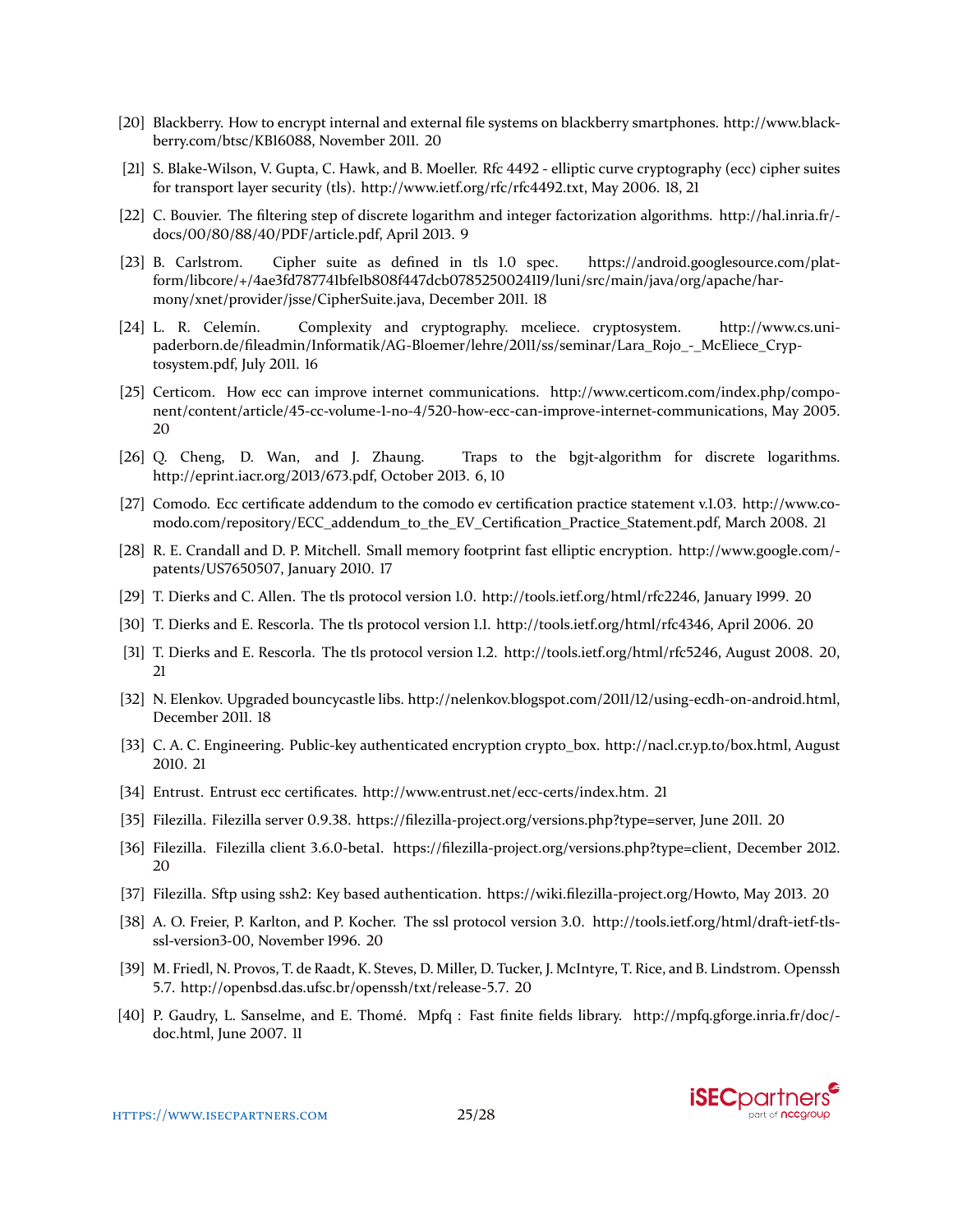- <span id="page-25-11"></span>[41] P. Gaudry, L. Sanselme, and E. Thomé. Mpfq : Fast finite fields library. http://eprint.iacr.org/2013/071.pdf, June 2007. [11](#page-10-0)
- <span id="page-25-0"></span>[42] Y. Gluck, N. Harris, and A. Prado. Breach: Reviving the crime attack. http://breachattack.com/resources/BREACH%20-%20SSL,%20gone%20in%2030%20seconds.pdf, August 2013. [1](#page-0-0)
- <span id="page-25-16"></span>[43] GnuTLS. Gnutls 3.2.12. http://www.gnutls.org/manual/gnutls.html#ciphersuite. [19](#page-18-0)
- <span id="page-25-3"></span>[44] F. Gologlu, R. Granger, G. McGuire, and J. Zumbragel. On the function field sieve and the impact of higher splitting probabilities. http://eprint.iacr.org/2013/074.pdf, February 2013. [5,](#page-4-0) [8](#page-7-0)
- <span id="page-25-19"></span>[45] Google. Signing your applications. http://developer.android.com/tools/publishing/app-signing.html#cert. [20](#page-19-0)
- <span id="page-25-14"></span>[46] Google. Upgraded bouncycastle libs. https://code.google.com/p/android/issues/detail?id=3280, July 2009. [18](#page-17-0)
- <span id="page-25-15"></span>[47] Google. Android 3.2.4 tls. https://android.googlesource.com/platform/libcore/+/android-3.2.4\_r1, August 2011. [18](#page-17-0)
- <span id="page-25-18"></span>[48] Google. Chromium and the nss shared db. https://code.google.com/p/chromium/wiki/LinuxCertManagement, July 2013. [20](#page-19-0)
- <span id="page-25-5"></span>[49] R. Granger. New record for the computation of discrete logarithms in finite fields. https://listserv.nodak.edu/cgi-bin/wa.exe?A2=NMBRTHRY;fe9605d9.1304, April 2013. [6](#page-5-0)
- <span id="page-25-7"></span>[50] R. Granger, Kleinjung, and J. Zumbrägel. How to solve discrete logarithms in  $f_{2^{4\cdot12}23}$  and  $f_{2^{12\cdot367}}$ . http://arxiv.org/pdf/1402.3668v2.pdf, February 2014. [6](#page-5-0)
- <span id="page-25-9"></span>[51] C. A. Group. Creation functions. http://magma.maths.usyd.edu.au/magma/handbook/text/1403, December 2013. [10](#page-9-0)
- <span id="page-25-10"></span>[52] C. A. Group. Magma computational algebraic system. http://magma.maths.usyd.edu.au/magma/, February 2014. [11](#page-10-0)
- <span id="page-25-12"></span>[53] S. Innovation. Ntru pkcs tutorial. https://www.securityinnovation.com/uploads/Crypto/N-TRU%20PKCS%20Tutorial.pdf, January 2014. [16](#page-15-0)
- <span id="page-25-13"></span>[54] S. Innovation. Open source ntru public key cryptography algorithm and reference code. https://github.com/NTRUOpenSourceProject/ntru-crypto, March 2014. [16](#page-15-0)
- <span id="page-25-17"></span>[55] Jacob. Support for ecdsa keys in putty and puttygen. http://www.chiark.greenend.org.uk/ sgtatham/putty/wishlist/ecdsa.html, May 2013. [20](#page-19-0)
- <span id="page-25-2"></span>[56] Jasonp\_sf. C library implementing a suite of algorithms to factor large integers. http://sourceforge.net/projects/msieve/, February 2014. [4](#page-3-0)
- <span id="page-25-8"></span>[57] A. Joux. Computation of discrete logarithms in  $gf(2^{6168}) = gf((2^{257})^{24})$ . https://listserv.nodak.edu/cgibin/wa.exe?A2=NMBRTHRY;49bb494e.1305, February 2013. [7](#page-6-0)
- <span id="page-25-6"></span>[58] A. Joux. Discrete logarithms in the finite field  $gf(2^{6168}) = gf((2^{257})^{24})$ . https://listserv.nodak.edu/cgibin/wa.exe?A2=NMBRTHRY;49bb494e.1305, April 2013. [6](#page-5-0)
- <span id="page-25-1"></span>[59] A. Joux. A new index calculus algorithm with complexity  $l(\frac{1}{4})$  in small characteristic fields. https://eprint.iacr.org/2013/095.pdf, February 2013. [3,](#page-2-0) [5,](#page-4-0) [6,](#page-5-0) [9,](#page-8-0) [13](#page-12-0)
- <span id="page-25-4"></span>[60] A. Joux. New record for the computation of discrete logarithms in finite fields. https://listserv.nodak.edu/cgibin/wa.exe?A2=ind1303&L=NMBRTHRY&D=0&P=13682, March 2013. [6](#page-5-0)

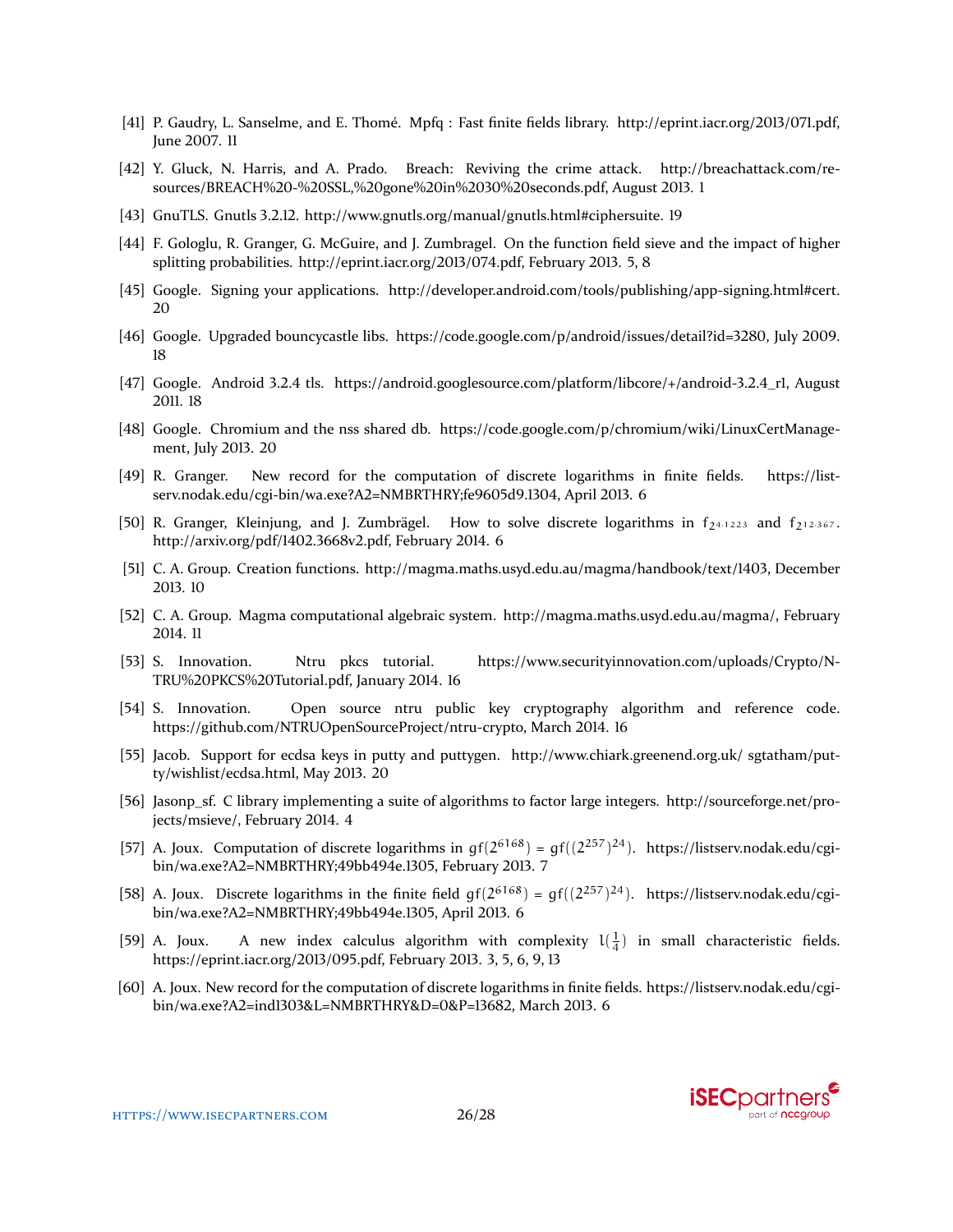- <span id="page-26-3"></span>[61] A. Joux and R. Lercier. Improvements to the general number field sieve for discrete logarithms in prime fields a comparison with the gaussian integer method. http://www.ams.org/journals/mcom/2003-72-242/S0025-5718-02-01482-5/S0025-5718-02-01482-5.pdf, November 2002. [10](#page-9-0)
- <span id="page-26-2"></span>[62] A. Joux and R. Lercier. The function field sieve in the medium prime case. http://www.iacr.org/cryptodb/archive/2006/EUROCRYPT/2435/2435.pdf, June 2006. [8](#page-7-0)
- <span id="page-26-17"></span>[63] W. Koch. Elliptic curves in gnupg status?(ecc support). http://www.mail-archive.com/gnupgusersgnupg.org/msg20573.html, December 2012. [20](#page-19-0)
- <span id="page-26-14"></span>[64] T. Legion. Bouncy castle crypto apis for java. http://www.bouncycastle.org/java.html. [19](#page-18-0)
- <span id="page-26-11"></span>[65] T. Legion. Bouncy castle specifications. http://www.bouncycastle.org/specifications.html, December 2013. [18,](#page-17-0) [19](#page-18-0)
- <span id="page-26-1"></span>[66] B. Lynn. The pairing-based cryptography library. http://crypto.stanford.edu/pbc/, June 2013. [5](#page-4-0)
- <span id="page-26-18"></span>[67] N. Mathewson. Migrate server identity keys to ed25519. https://gitweb.torproject.org/torspec.git/blob/5380544e8e30408c30c057a3f4b8157815b0a059:/proposals/220-ecc-id-keys.txt, August 2013. [20](#page-19-0)
- <span id="page-26-16"></span>[68] N. Mavrogiannopoulos. Experimental support for elliptic curves. http://lists.gnu.org/archive/html/infognu/2011-05/msg00015.html, May 2011. [19](#page-18-0)
- <span id="page-26-6"></span>[69] R. J. McEliece. A public key cryptosystem based on algebraic coding theory. http://www.cs.colorado.edu/ jrblack/class/csci7000/f03/papers/mceliece.pdf, January 1978. [16](#page-15-0)
- <span id="page-26-20"></span>[70] D. Micciancio and O. Regev. Lattice-based cryptography. http://www.cims.nyu.edu/r̃egev/papers/pqc.pdf, July 2008. [23](#page-22-0)
- <span id="page-26-9"></span>[71] Microsoft. Cipher suites in schannel. http://msdn.microsoft.com/enus/library/windows/desktop/aa374757(v=vs.85).aspx, June 2011. [18](#page-17-0)
- <span id="page-26-7"></span>[72] Microsoft. Cryptography next generation. http://technet.microsoft.com/enus/library/cc730763(v=ws.10).aspx, August 2011. [18,](#page-17-0) [20](#page-19-0)
- <span id="page-26-10"></span>[73] Microsoft. Description of the support for suite b cryptographic algorithms that was added to ipsec in windows vista service pack 1, in windows server 2008, and in windows 7. http://support.microsoft.com/kb/949856, October 2012. [18](#page-17-0)
- <span id="page-26-8"></span>[74] Microsoft. Cng algorithm identifiers. http://msdn.microsoft.com/enus/library/windows/desktop/aa375534(v=vs.85).aspx, May 2013. [18](#page-17-0)
- <span id="page-26-0"></span>[75] C. Monico. Gpl'd implementation of the general number field sieve (gnfs) for factoring integers. http://www.math.ttu.edu/ cmonico/software/ggnfs/, May 2005. [4](#page-3-0)
- <span id="page-26-13"></span>[76] Mozilla. Encryption technologies available in nss 3.11. http://wwwarchive.mozilla.org/projects/security/pki/nss/nss-3.11/nss-3.11-algorithms.html, February 2007. [18,](#page-17-0) [19](#page-18-0)
- <span id="page-26-12"></span>[77] Mozilla. Nss 3.11.10 release notes. https://developer.mozilla.org/en-US/docs/NSS/NSS\_3.11.10\_release\_notes.html, December 2008. [18,](#page-17-0) [19](#page-18-0)
- <span id="page-26-19"></span>[78] Mozilla. Security in firefox 2. https://developer.mozilla.org/en-US/docs/Security\_in\_Firefox\_2, November 2009. [20](#page-19-0)
- <span id="page-26-4"></span>[79] NIST. Fips pub 186-3. http://csrc.nist.gov/publications/fips/fips186-3/fips\_186-3.pdf, June 2009. [16](#page-15-0)
- <span id="page-26-15"></span><span id="page-26-5"></span>[80] NIST. Fips pub 186-4. http://nvlpubs.nist.gov/nistpubs/FIPS/NISTIPS1̇864.pdf, July 2013. [16](#page-15-0)
- [81] OpenSSL. Openssl ecc ciphers. http://www.openssl.org/docs/apps/ciphers.html#Elliptic\_curve\_cipher\_suites\_. [19,](#page-18-0) [20](#page-19-0)